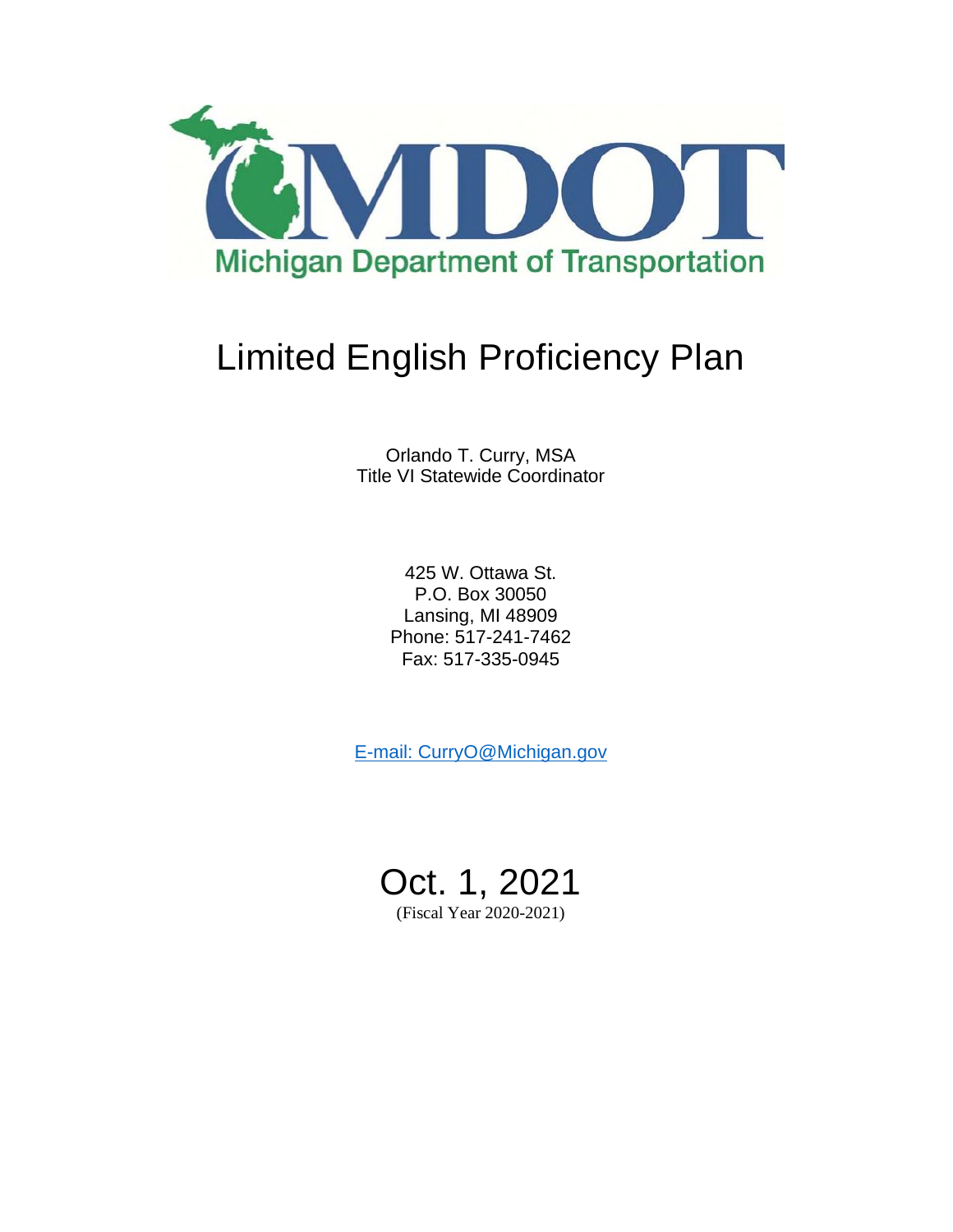## **Table of Contents**

| I.                           |                                                                                    |  |
|------------------------------|------------------------------------------------------------------------------------|--|
| ΙΙ.                          |                                                                                    |  |
| III.                         | Methodology for Assessing Needs and Reasonable Steps for an Effective LEP Policy 5 |  |
| IV.                          |                                                                                    |  |
| V.                           |                                                                                    |  |
| VI.                          |                                                                                    |  |
| VII.                         |                                                                                    |  |
| VIII.                        |                                                                                    |  |
| IX.                          |                                                                                    |  |
| Χ.                           |                                                                                    |  |
| XI.<br>В.                    |                                                                                    |  |
| XII.<br>А.<br>В.<br>C.<br>D. |                                                                                    |  |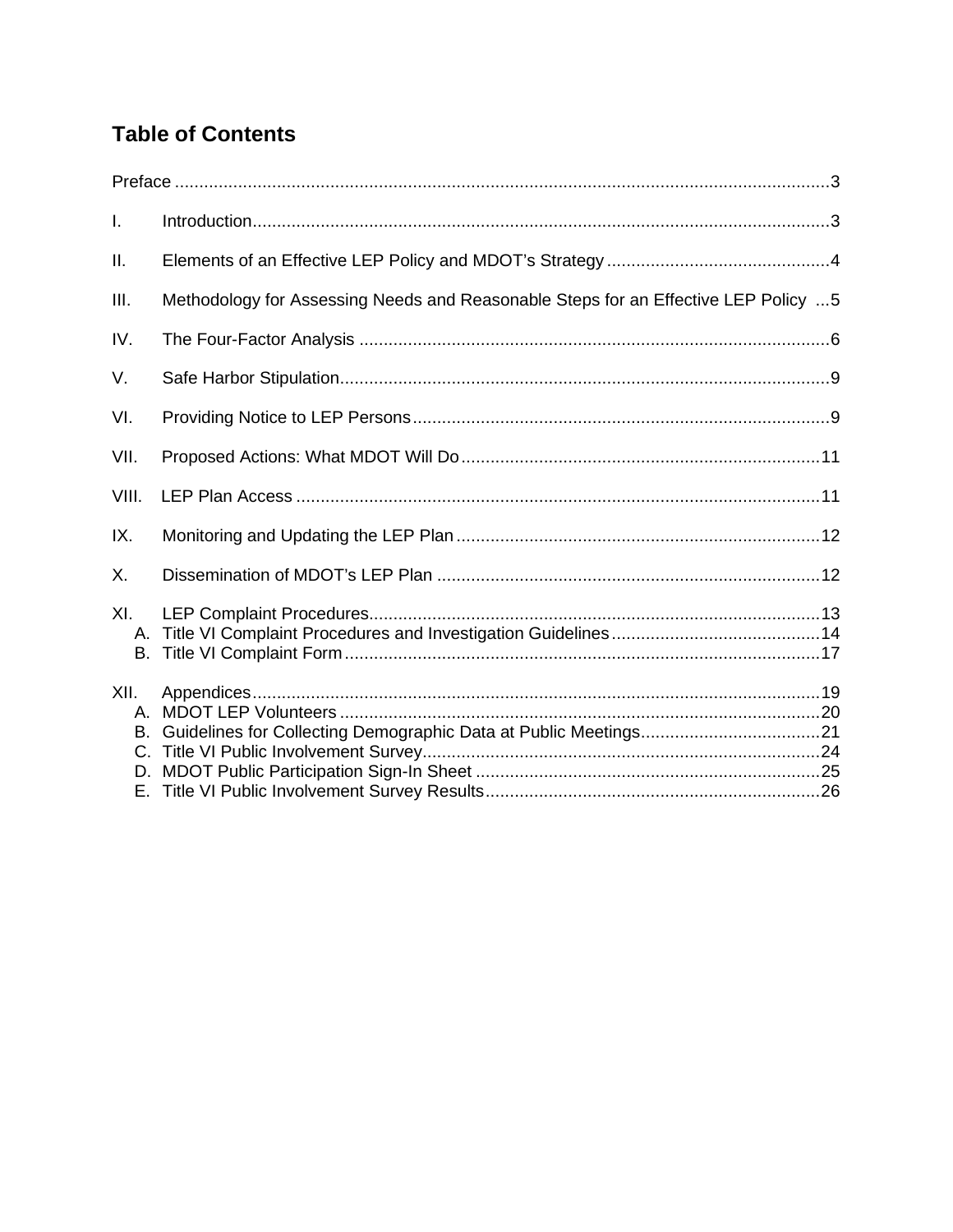### **PREFACE**

Michigan is home to a vast array of people from many cultures who speak many different languages. Our diversity is recognized as an asset to our economy and input from diverse communities is vital to the process of resolving transportation issues that impact our ability to move people and goods, providing a high quality of life to residents and visitors to our state. Differing perspectives and backgrounds enable creativity and innovation toward building a thriving economy. As a leader in mobility, the Michigan Department of Transportation (MDOT) is well aware that all people in the United States must have equal opportunity and equal access to programs, services, and activities that impact the quality of life. MDOT has a major responsibility to ensure that persons who have language barriers are not excluded from participation in, denied the benefit of, or otherwise discriminated against when programs, services, or activities designed to improve Michigan's infrastructure affect their communities.

MDOT is committed to ensuring that persons having language barriers are made equal participants early on in the development stages and throughout the life of a program, project, service, or activity, and that the public and communities the department serve are allowed to provide input for those projects or plans that may have an impact on their wellbeing. It is MDOT's intent to ensure fairness, equal opportunity, inclusion, and access by actively seeking input from persons who do not speak English, or have difficulty communicating in English, regarding quality of life issues that directly affect them.

This Limited English Proficiency (LEP) Plan, in keeping with Executive Order (EO) 13166, has been designed to provide guidance to MDOT employees for meeting the needs of individuals with limited English proficiency and all beneficiaries of transportation programs. It includes a guidance document and forms for gathering demographic data for all public involvement meetings. This information may be found in the Appendices of this plan.

### **I. Introduction**

On Aug. 11, 2000, President Bill Clinton signed EO 13166, "Improving Access to Services for Persons with Limited English Proficiency." The EO requires federal agencies to examine the services they provide, identify any need for services to those with LEP, and develop and implement a system to provide those services so LEP persons can have meaningful access to them.

The EO stated that individuals with a limited ability to read, write, speak and understand English are entitled to language assistance under Title VI of the Civil Rights Act of 1964 with respect to a particular type of service, benefit, or encounter. These individuals are referred to as being limited in their ability to speak, read, write, or understand English, hence the designation, LEP. The EO states that:

"Each federal agency shall prepare a plan to improve access to its federally conducted programs and activities by eligible LEP persons. Each plan shall be consistent with the standards set forth in the LEP Guidance and shall include the steps the agency will take to ensure that eligible LEP persons can meaningfully access the agency's programs and activities."

Not only do all federal agencies have to develop LEP plans as a condition of receiving federal financial assistance, but recipients have to comply with Title VI and LEP guidelines of the federal agency from which funds are provided as well. This includes the U.S. Department of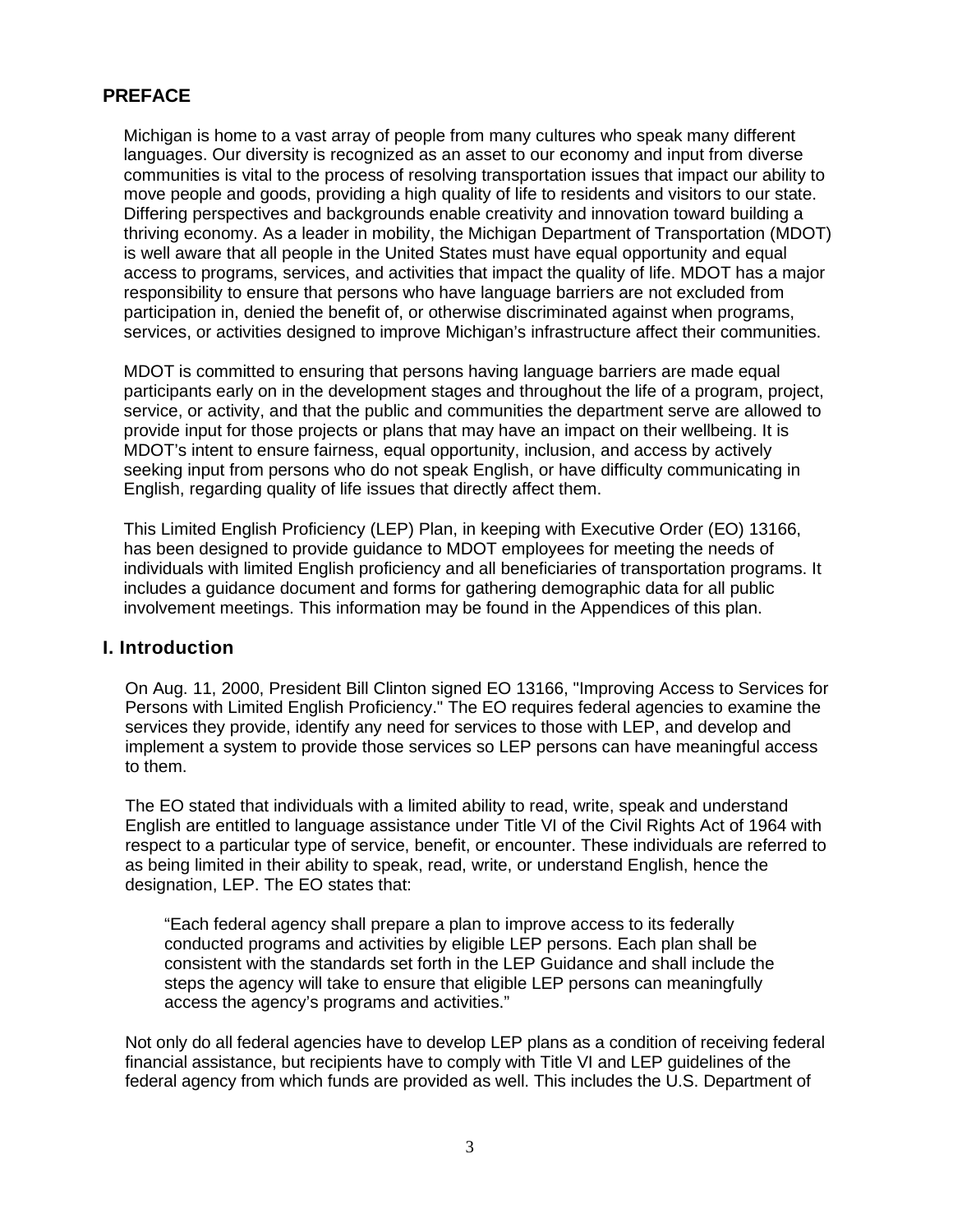Transportation (USDOT), Federal Highway Administration (FHWA), Federal Transit Administration (FTA), Department of Justice (DOJ), and the Federal Railroad Administration (FRA).

Federal financial assistance includes grants, training, use of equipment, donations of surplus property, and other assistance. Recipients of federal funds range from state and local agencies to nonprofits and organizations. Title VI covers the recipient's entire program or activity. This means all parts of a recipient's operations are covered, even if only one part of the recipient's organization receives the federal assistance. Simply put, any organization that receives federal financial assistance is required to follow this EO.

The USDOT published "Policy Guidance Concerning Recipients' Responsibilities to Limited English Proficiency" in the Dec. 14, 2005, Federal Register. The guidance explicitly identifies MDOT as an organization required to follow EO 13166.

"The guidance applies to all DOT funding recipients, which include state departments of transportation, state motor vehicle administrations, airport operators, metropolitan planning organizations, and regional, state, and local transit operators, among many others. Coverage extends to a recipient's entire program or activity; i.e., to all parts of a recipient's operations. This is true even if only one part of the operation receives federal assistance. For example, if DOT provides assistance to a state department of transportation to rehabilitate a particular highway on the National Highway System, all of the operations of the entire state department of transportation - not just the particular highway program or project - are covered by the DOT guidance."

To assist MDOT in meeting Title VI and LEP requirements of the FHWA and the FTA, MDOT will evaluate, on a continual basis, activities that would be appropriate for compliance with LEP requirements.

### **II. Elements of an Effective LEP Policy and MDOT's Strategy**

The Civil Rights Division of the DOJ has developed a set of elements that may be helpful in designing an LEP policy or plan. For the purposes of this plan, only those individuals who were identified in the 2011 U.S. census as having the ability to speak English less than "very well" are being considered. MDOT's LEP Plan addresses these elements to aid in identifying LEP persons so that they are provided meaningful access to MDOT services and activities that may affect their quality of life. These elements include:

### 1. Identifying LEP persons who need language assistance.

The State Long-Range Plan (SLRP) and the State Transportation Improvement Plan (STIP) will provide the program and project-level basis for determining the need for public involvement and public engagement. The Bureau of Transportation Planning conducts an environmental justice (EJ) analysis for low-income and minority populations within urban and non-urban areas. In conjunction with this study, LEP populations and other cultural variables are considered, using the census; i.e., school and community demographics, data from metropolitan planning organizations (MPO), MDOT Transportation Service Centers and regions, and other stakeholders.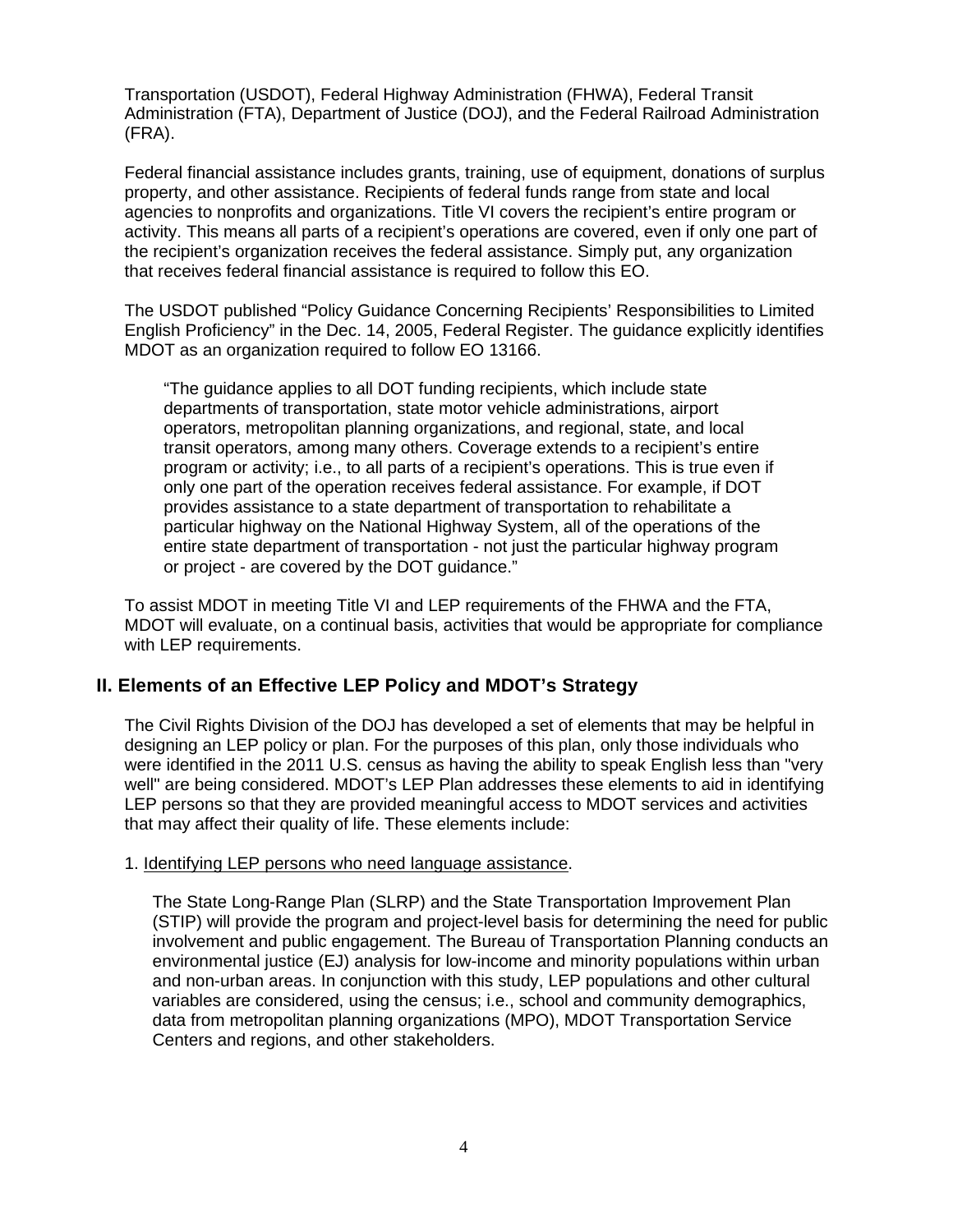### 2. Identifying ways in which language assistance will be provided.

MDOT will provide oral and written translation, written interpretation and translation, and sign language, if requested or as a result of an LEP analysis on any given project or projected program, requiring translation or interpretation. In addition, video visualization techniques will be used to illustrate MDOT projects as called for in MDOT's Public Participation Plan.

MDOT will evaluate its programs, services and activities where LEP persons are likely to be encountered or when projects may impact an LEP population. An annual survey of its employees will be conducted to determine the frequency of contact with LEP persons.

### 3. Training staff and others.

All MDOT staff will receive training, especially those involved in public outreach and public involvement, on identifying LEP populations and providing LEP translation and interpretation.

Sub-recipients and MPOs must provide LEP services to be in compliance with Title VI and EO 13166. Sub-recipient reviews will be conducted to ensure compliance with EO 13166.

Contractor compliance reviews will include a provision to comply with the order.

4. Providing notice to LEP persons.

After LEP populations have been identified, strategies will be developed to provide notice of a program, service, or activity, using appropriate media, including brochures (also in languages other than English).

Community groups serving LEP populations will be contacted, as well as schools, church groups, chambers of commerce, and other relevant entities.

5. The recommended method of evaluating accessibility to available transportation services in the Four-Factor Analysis identified by the USDOT. (See below)

These recommended plan elements have been incorporated into this plan.

### **III. Methodology for Assessing Needs and Reasonable Steps for an Effective LEP Policy**

The DOT guidance outlines four factors recipients should apply to the various kinds of contacts they have with the public to assess language needs and decide what reasonable steps they should take to ensure meaningful access for LEP persons;

- 1. The number or proportion of LEP persons eligible to be served or likely to be encountered by a program, activity, or service of the recipient or grantee.
- 2. The frequency with which LEP individuals come in contact with the program.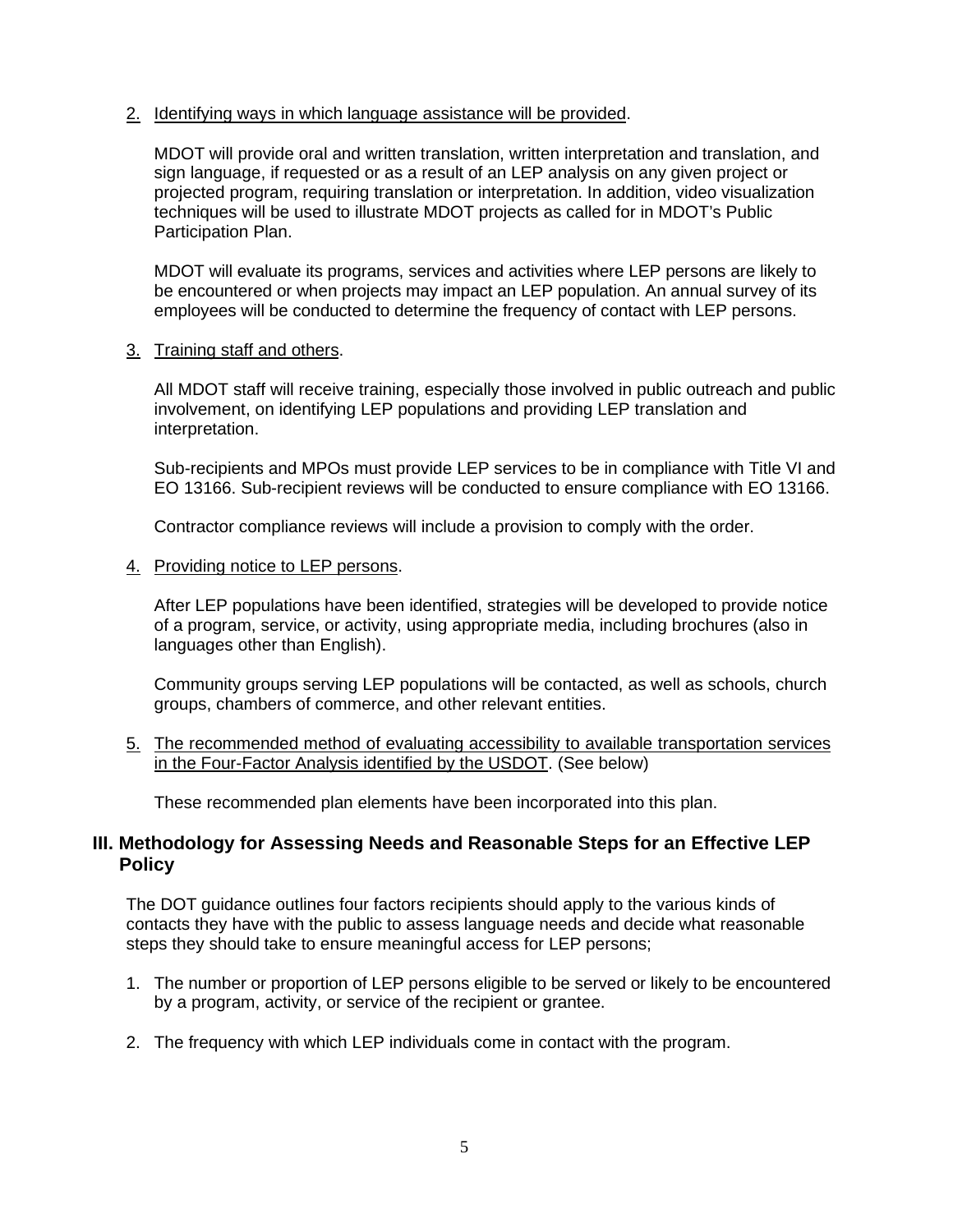- 3. The nature and importance of the program, activity, or service provided by the recipient to the LEP community.
- 4. The resources available to MDOT and overall cost.

The greater the number or proportion of eligible LEP persons, the greater the frequency with which they have contact with the program, activity, or service; and the greater the importance of that program, activity, or service, the more likely enhanced language services will be needed. The intent of federal guidance is to suggest a balance that ensures meaningful access by LEP persons to critical services while not imposing undue burdens on small organizations and local governments.

Smaller recipients with more limited budgets are typically not expected to provide the same level of language service as larger recipients with larger budgets.

The guidance from the USDOT is modeled after the DOJ's guidance and requires recipients and sub-recipients to take steps to ensure meaningful access to their programs and activities to LEP persons. More information for recipients and sub-recipients can be found at www.lep.gov or www.Michigan.gov/TitleVI.

According to the 2018 U.S. census estimates, Michigan's total population is 9,995,915.

| <b>Michigan Population by Race</b>      |           |  |  |  |  |  |  |
|-----------------------------------------|-----------|--|--|--|--|--|--|
| <b>Total: One Race</b>                  | 9,703,250 |  |  |  |  |  |  |
| <b>White alone</b>                      | 7,825,285 |  |  |  |  |  |  |
| <b>Black or African American alone</b>  | 1,376,751 |  |  |  |  |  |  |
| American Indian and Alaska Native alone | 53,012    |  |  |  |  |  |  |
| Asian                                   | 325,828   |  |  |  |  |  |  |
| <b>Hispanic or Latino</b>               | 517,381   |  |  |  |  |  |  |
| Some Other Race alone                   | 14,443    |  |  |  |  |  |  |
| <b>Two or More Races</b>                | 250,795   |  |  |  |  |  |  |

Source: U.S. Census Bureau, 2018 American Community Survey One-year Estimates

### **IV. The Four-Factor Analysis**

Each of the following factors determine the level and extent of language assistance measures required to sufficiently ensure meaningful access to public services within the scope of MDOT's multi-modal transportation services. Recommendations are based on the results of the analysis.

### **Factor 1: The number or proportion of LEP persons in the service area who may be served or are likely to be encountered at a MDOT program, service, or activity.**

The U.S. Census Bureau has a range of four classifications of how well people speak English. The classifications are (1) "very well," (2) "well," (3) "not well," and (4) "not at all."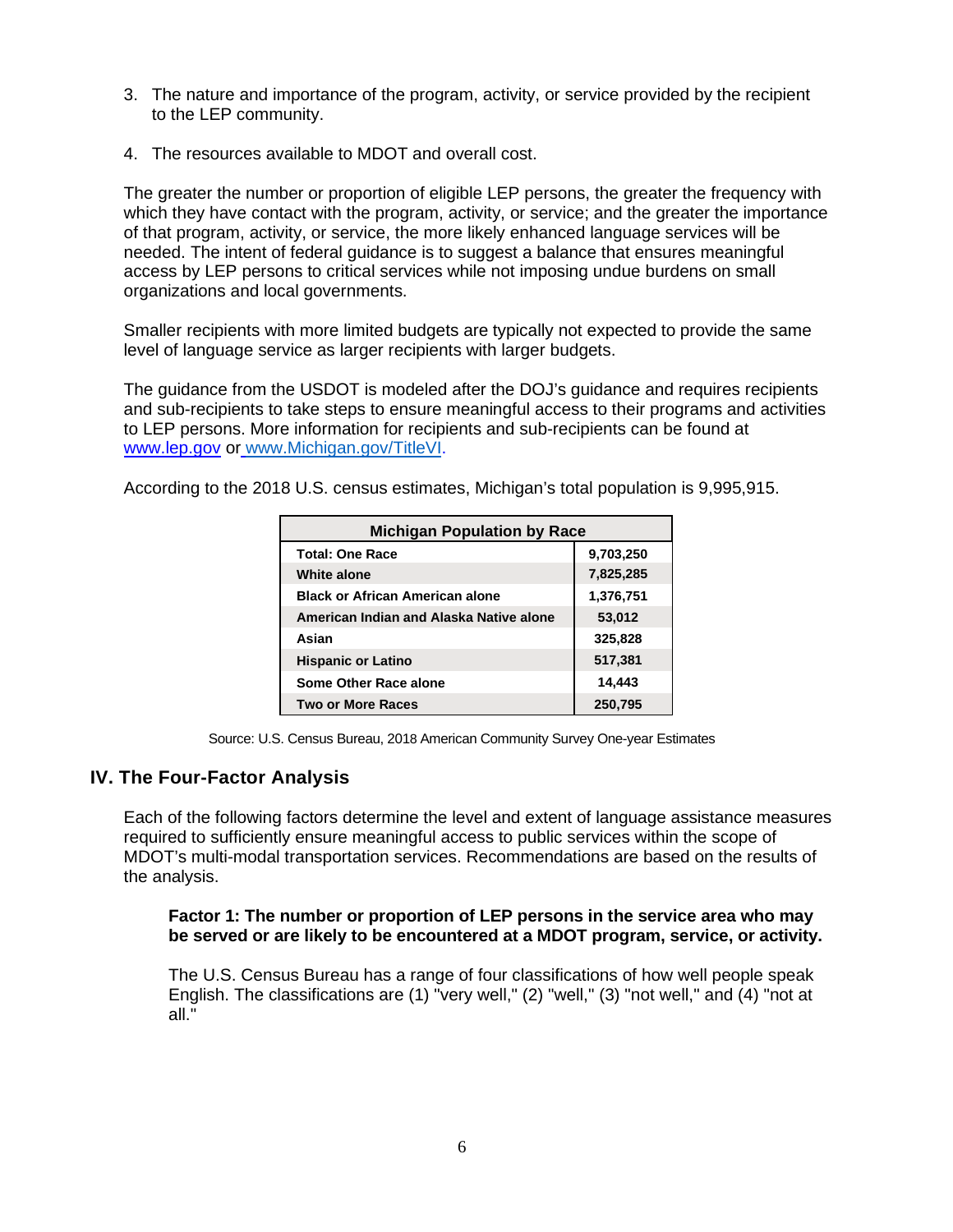For planning purposes, we are considering individuals who speak English less than "very well" as LEP.

According to the 2017 U.S. Census American Community Survey One-year Estimates, 877,280 (9.4 percent) citizens of the state of Michigan ages five years or older speak a language other than English at home. Of that number, 316,269 (36.1 percent) speak English less than "very well." Hispanics comprised the largest non-English speaking language group. The table below shows a breakdown of Michigan's population by language speaking ability and demonstrates the need to ensure that LEP persons are included in the transportation public involvement process.

| <b>Language Spoken at Home</b>       | # of<br><b>Individuals</b> | Percentage |
|--------------------------------------|----------------------------|------------|
| Population 5 years and older         | 9,426,732                  |            |
| <b>English only</b>                  | 8,499,740                  | 90.2%      |
| Language other than English          | 926,992                    | 9.8%       |
| Speak English less than "very well"  | 312,961                    | 3.3%       |
| <b>Spanish</b>                       | 282,861                    | $3.0\%$    |
| Speak English less than "very well"  | 90,106                     | 31.9%      |
| Other Indo-European languages        | 266,068                    | 2.8%       |
| Speak English less than "very well"  | 79,173                     | 27.5%      |
| Asian and Pacific Islander languages | 168,686                    | 1.8%       |
| Speak English less than "very well"  | 67,215                     | 39.8%      |
| <b>Other languages</b>               | 209,377                    | 2.2%       |
| Speak English less than "very well"  | 82,467                     | 39.4%      |

Source: U.S. Census Bureau, 2018 American Community Survey 1-Year Estimates

All programs/projects must consider the number and percent of persons regarding their English language speaking ability within the planning area for inclusion in public involvement and public engagement meetings.

For each program, project, service, or activity, an assessment will be conducted to determine the number of LEP, minority, and low-income populations to ensure meaningful public involvement. The Bureau of Transportation Planning's Public Involvement Plan will be followed to ensure all groups have notification and access.

### **Factor 2: The frequency with which LEP persons come in contact with an MDOT program, activity, or service.**

The program/project must be evaluated in relationship to the number of persons who are within the program/project area, and the number of times they have frequented the program or activity. For public meetings, a sign-in sheet or survey (see Appendix C and D) must be utilized to capture the demographic data of the participants. Planners and project managers must provide notice to LEP persons within the project/program area so that they are aware of any programs/projects that may affect their quality of life.

Programs, services, and activities that have potential impact for LEP persons include but are not limited to: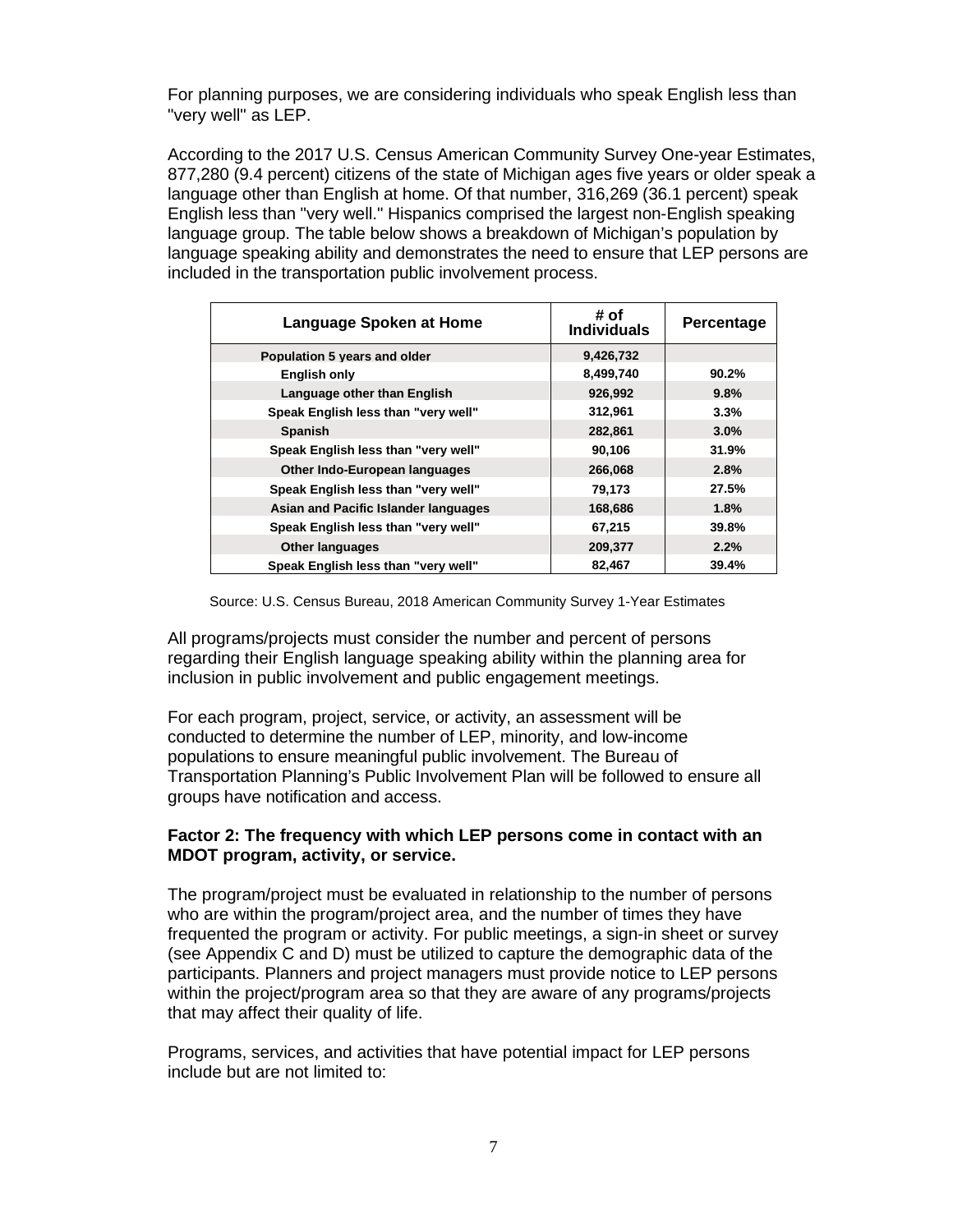- Public involvement and public engagement meetings/hearings for construction projects affecting LEP communities or individuals
- Welcome Centers and rest areas
- Roadside assistance drivers
- Transportation maintenance workers
- Transit sub-recipients
- Requests for permits
- Real estate transactions/condemnation
- Payment of tolls at MDOT bridges
- Internet access: MDOT and Mi Drive websites must be accessible to LEP persons
- Requests for certifications, licenses
- Phone communications: notices/greetings in languages other than English

### **Factor 3: The nature and importance of the MDOT program, activity, or service to the LEP population.**

As the state transportation agency responsible for coordinating the statewide transportation planning process, MDOT must make sure that all segments of the population, including LEP persons, have been involved or have had the opportunity to be involved with the planning process. The impact of proposed transportation investments on underserved and underrepresented population groups are part of the evaluation process. MDOT provides oversight and helps ensure that LEP and other protected classes of persons are not overlooked in the transportation planning process.

MDOT's main function is to support cooperative, comprehensive, and continuing transportation planning as outlined in federal transportation acts. In doing so, MDOT develops three main documents: The State Long-Range Transportation Plan (SLRP), the Transportation Improvement Program (TIP) and the Unified Planning Work Program (UPWP), and, as needed, other studies. The SLRP provides direction for transportation investments scheduled up to 20 years in the future. The TIP is a program or schedule of short-range transportation improvements and activities intended to be implemented through a combination of state, federal, and local funding. The UPWP outlines tasks to be performed in the upcoming year. LEP persons, low-income persons, minority populations, the elderly, and the disabled must be considered in these processes.

### **Factor 4: The resources available to MDOT and the overall cost to provide LEP assistance.**

MDOT serves the entire state of Michigan and is required by federal law to provide access to LEP persons, and to ensure that its sub-recipients also provide access. Current demographic trends indicate the number of LEP persons will increase within the state of Michigan.

Funds available for LEP services would be derived entirely from existing MDOT operating funds and compete with other operational requirements of MDOT.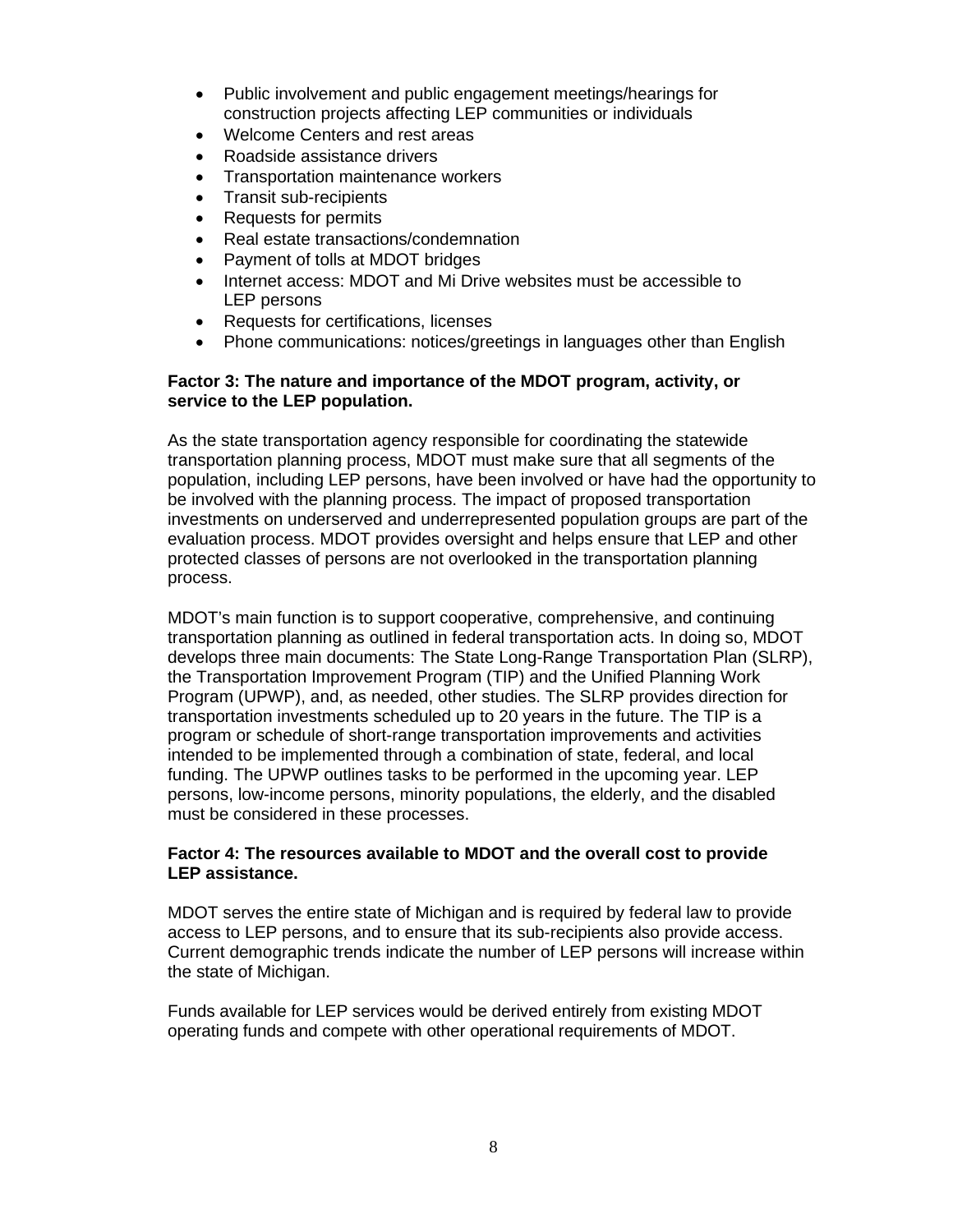### **V. Safe Harbor Stipulation**

Federal law provides a "safe harbor" stipulation so that recipients can ensure with greater certainty that they comply with their obligations to provide written translations in languages other than English. A safe harbor means that if a recipient provides written translations in certain circumstances, such action will be considered strong evidence of compliance with the recipient's written-translation obligations under Title VI.

The failure to provide written translations under the circumstances does not mean there is non-compliance, but rather provides a guide for recipients that would like greater certainty of compliance than can be provided by a fact-intensive, four-factor analysis. For example, even if a safe harbor is not used, if written translation of a certain document(s) would be so burdensome as to defeat the legitimate objectives of its program, it is not necessary. Other ways of providing meaningful access, such as effective oral interpretation of certain vital documents, might be acceptable under such circumstances.

Strong evidence of compliance with the recipient's written-translation obligations under safe harbor includes providing written translations of vital documents for each eligible LEP language group that constitutes 5 percent or 1,000 people, whichever is less, of the population of persons eligible to be served or likely to be affected or encountered. MDOT's translation of other documents, if needed, can be provided orally.

This safe harbor provision applies to the translation of written documents only. It does not affect the requirement to provide meaningful access to LEP individuals through competent oral interpreters where oral language services are needed and are reasonable.

### **VI. Providing Notice to LEP Persons**

USDOT LEP guidance says:

"Once an agency has decided, based on the four factors, that it will provide language service, it is important that the recipient notify LEP persons of services available free of charge. Recipients should provide this notice in languages LEP persons would understand."

The guidance provides several examples of notification, including:

- 1. Signs when free language assistance is available with advance notice.
- 2. Stating in outreach documents that language services are available from the agency.
- 3. Working with community-based organizations and other stakeholders to inform LEP individuals of recipient's services, including the availability of language assistance services.
- 4. Using automated telephone voice mail attendant or menu that can provide information about available language assistance services and how to obtain them.
- 5. Including notices in local newspapers in languages other than English.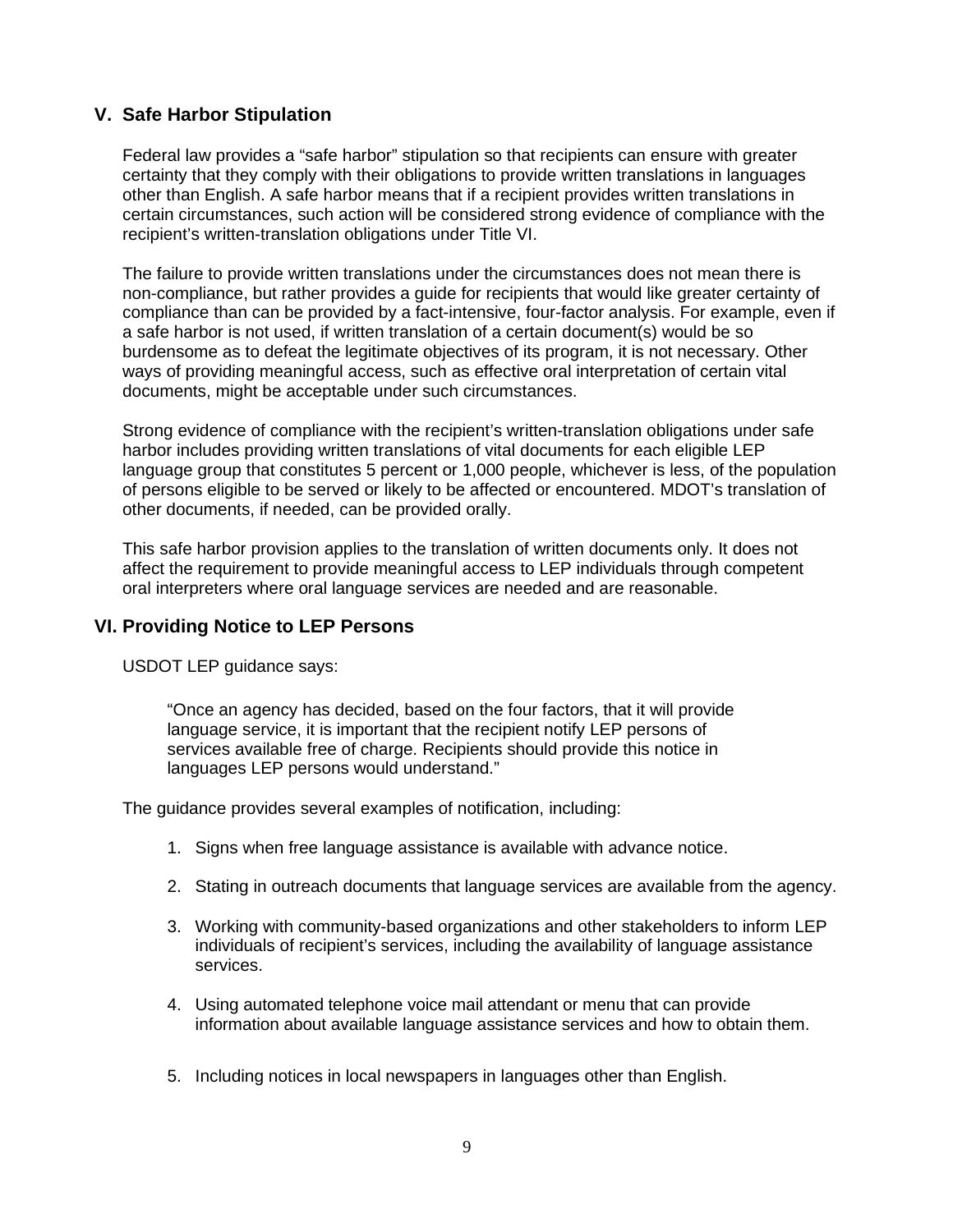- 6. Providing notice on non-English-language radio and television about the available language assistance services and how to get them.
- 7. Providing presentations and/or notices at schools and religious organizations.

MDOT will also provide statements in public information (meetings) and public notices, as outlined in the department's Public Involvement Plan, that language assistance or special accommodations will be provided, with reasonable advance notice to MDOT.

Federal fund recipients have two main ways to provide language services: oral interpretation, either in person or via telephone interpretation service, and written translation. The correct mix should be based on what is both necessary and reasonable in light of the four-factor analysis. MDOT defines an interpreter as a person who translates spoken language orally, as opposed to a translator, who translates written language, and a translator as a person who transfers the meaning of written text from one language into another. The person who translates orally is not a translator, but an interpreter.

Considering MDOT's size and scope, LEP individuals in MDOT's statewide services area, and MDOT's financial resources, it is necessary to provide at least the most basic and costeffective services available to ensure compliance with EO 13166. Many options were discussed and considered by MDOT staff and the following recommendations were adopted as a measure to provide meaningful access to limited English-speaking persons:

- Identifying existing staff to be used as translators and interpreters. MDOT employs more than 2,500 people. Staff who are proficient in a second language and would be available, with advanced notice, has been identified to provide interpretation services. A survey of staff language skills has been conducted and formal procedure/policy put in place in MDOT's Title VI Plan.
- Utilize MDOT LEP services outlined in MDOT's Title VI Plan. MDOT employees who speak Arabic, French, German, Gujarati, Hindi, Mandarin, Punjabi, Russian, Spanish, Tagalog, Turkish, and Urdu have been identified and listed as interpreters. (See volunteer list in Appendix 1 of this plan.) In addition, a vendor has been selected for both translation and interpreter services.

Bromberg and Associates 3320 Caniff St. Hamtramck, MI 48212 Phone: 313-871-0080 Fax: 888-225-1912

- Ensure MDOT members are aware of the USDOT LEP guidance and support their LEP planning activities, as appropriate.
- Revisit the MDOT LEP Plan when warranted (2020 decennial census or other indication of increase of LEP persons).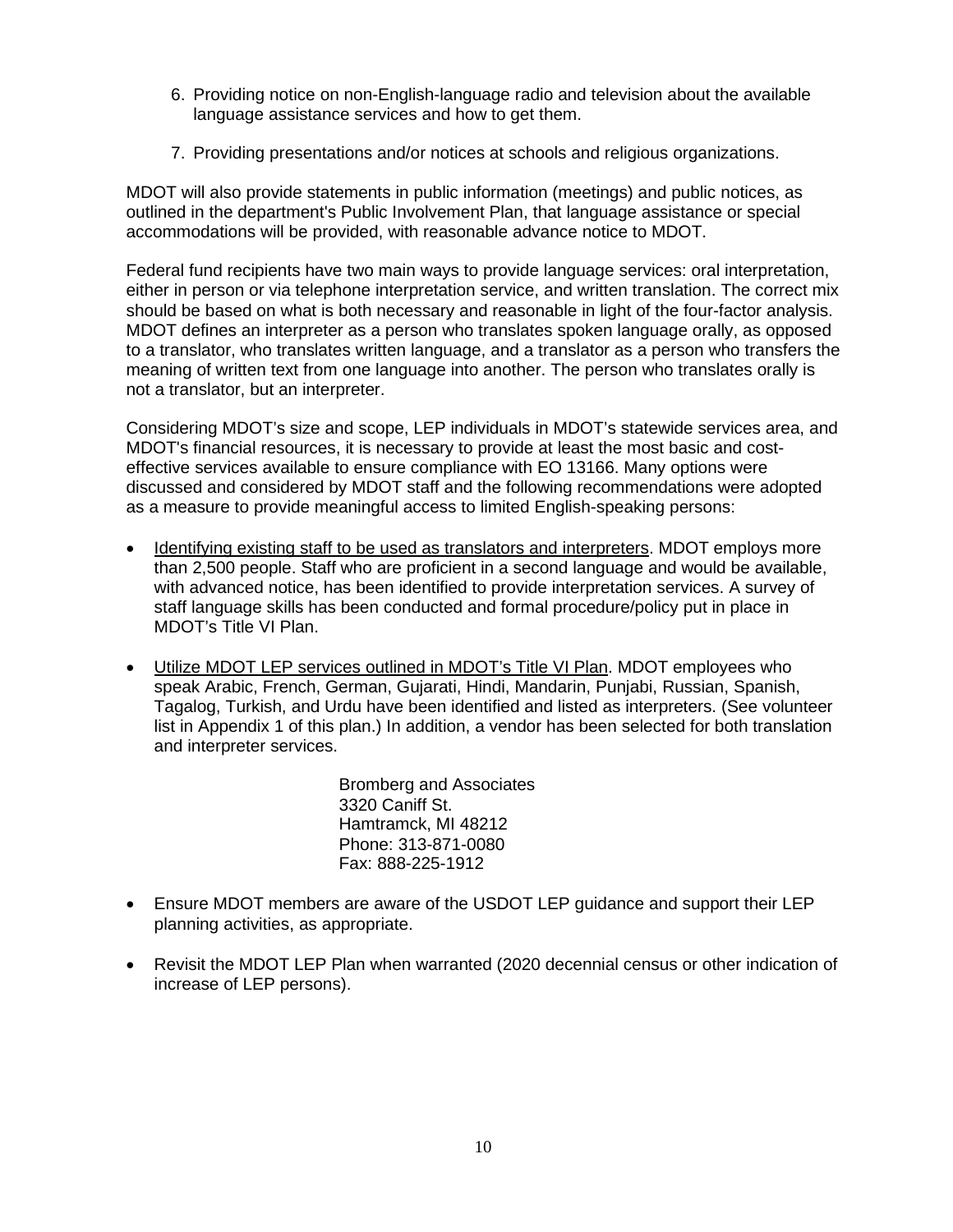### **VII. Proposed Actions: What MDOT Will Do**

- Publish the LEP Plan on the MDOT website to ensure public accessibility.
- Disseminate the LEP Plan to community organizations, governmental entities, and other interested persons; also, in languages other than English.
- With advance notice of seven calendar days, MDOT will provide interpreter services at any meeting or public hearing. Interpreter to include foreign language and signs for the hearing impaired.
- Place statements in notices and publications in languages that an LEP individual could understand that interpreter services are available for meetings, with seven days advance notice.
- Notices of MDOT's non-discrimination polices and information on the local and federal complaint process will be placed on the website and made available at public meetings.
- Provide training to MDOT staff on the requirements for providing meaningful access to services for LEP persons.
- Include an LEP policy in the updates of the MDOT Public Involvement Plan through 1) statements and notices that interpreters will be provided, upon prior request, for language assistance as well as for sign language, and 2) maintenance of a contact list for interpretation and translation providers.
- Utilize the MDOT Michigan Statewide Planning Process Participation Plan in conjunction with the MDOT LEP Plan to identify low-income populations, minority populations, the elderly, and the disabled who may be part of the LEP population.
- Distribute U.S. Census Bureau I-Speak Language Identification Cards to field personnel who may come into contact with LEP persons while performing their day-to-day job functions. I-Speak Cards may be obtained on the MDOT Title VI website at www.Michigan.gov/TitleVI or at http://www.lep.gov/ISpeakCards2004.pdf.

### **VIII. LEP Plan Access**

MDOT will post the LEP Plan on its website at www.Michigan.gov/TitleVI. Interpretation and/or written translation will be provided upon request.

Any person, including social service and civic organization, nonprofits, law enforcement agencies, and other community partners with Internet access will be able to access the plan. For those without personal Internet service, libraries may offer free Internet access and should be contacted to determine if this service is available. Copies of the LEP Plan will be provided to MDOT sub-recipients and stakeholders, the FHWA, the Federal Transit Administration, and any person or agency who requests a copy by contacting:

Orlando T. Curry, MSA Title VI Coordinator 425 W. Ottawa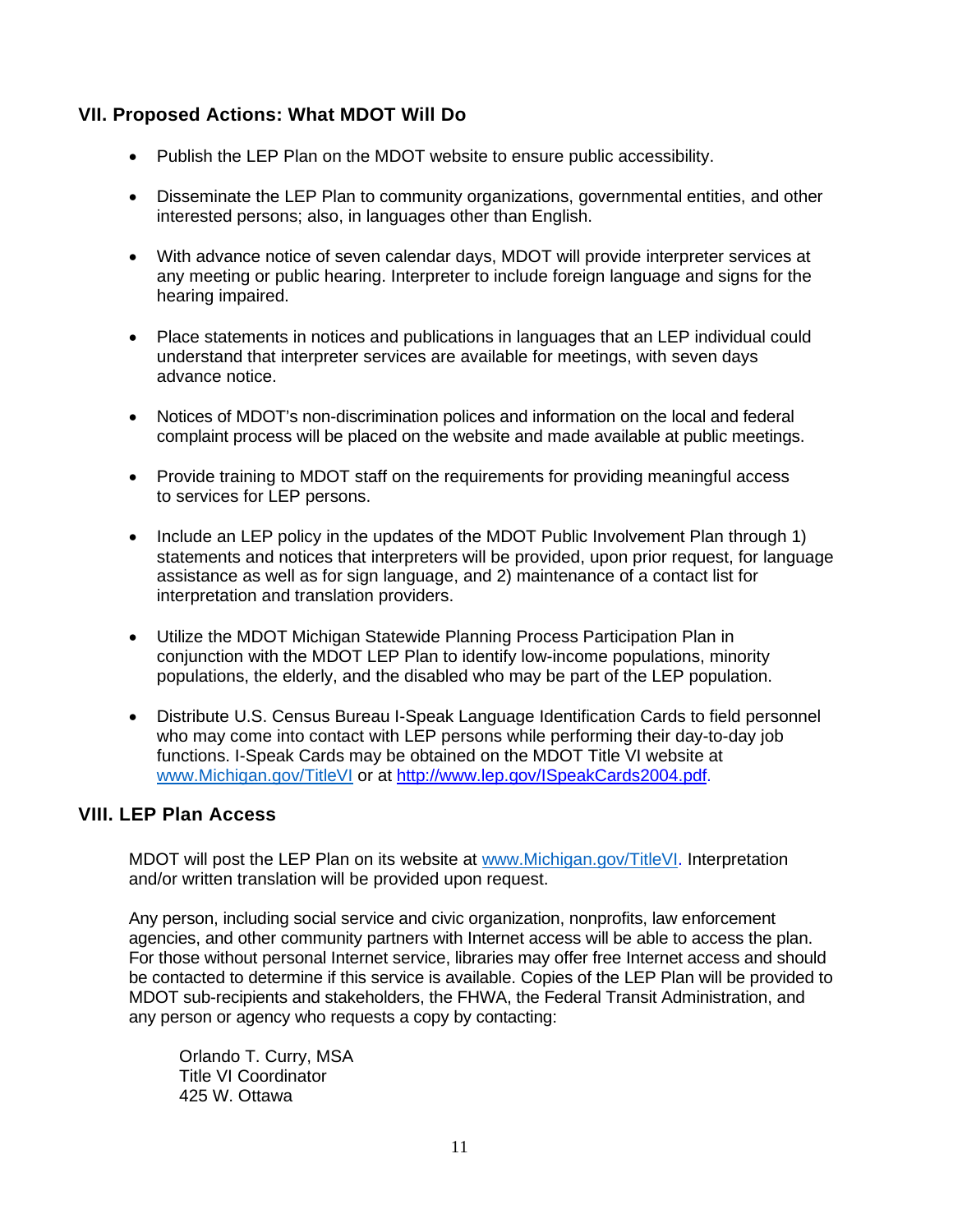Lansing, MI 48909 517-241-7462 CurryO@Michigan.gov

### **IX. Monitoring and Updating the LEP Plan**

This plan is subject to revision based on the changes in demographics as reported in the 2020 U.S. census and any EJ analysis done on a project. It should be considered in relationship to the need for LEP services provided by MDOT and should be viewed as an ongoing process. It is important to consider whether new documents and services need to be made accessible for LEP persons, and to monitor changes in demographics and types of services.

MDOT will update the LEP as needed. At a minimum, the plan will be reviewed and updated when data from the 2020 U.S. census is available or when higher numbers of LEP individuals may be affected by projects or programs in the program or project-affected communities.

MDOT will examine and update its LEP Plan based on the following:

- The number of LEP persons who were encountered annually via survey of public meetings and other transportation-related events or hearings.
- Determine how the needs of LEP persons have been addressed.
- Determine whether local language assistance programs have been effective and sufficient to meet the needs of LEP persons.
- Determine whether transit systems' financial resources are sufficient to fund language assistance resources needed during compliance reviews.
- Determine whether MDOT and its contractors have fully complied with the goals of the LEP Plan.
- Determine whether complaints have been received concerning the agency's failure to meet the needs of LEP individuals.
- Obtain input from customers and the general community via MDOT's Planning Study of the needs of the public.

### **X. Dissemination of MDOT's LEP Plan**

- The MDOT LEP Plan and the Title VI Plan may be accessed at www.Michigan.gov/MDOT. The plan will be made available in languages other than English; i.e., Arabic, Spanish, and other languages as warranted or requested.
- MDOT's LEP Plan will be shared with human service organizations, minority organizations, governmental entities, contractors, consultants, cities, villages, townships, MPOs, community advisory committees, and road commissions.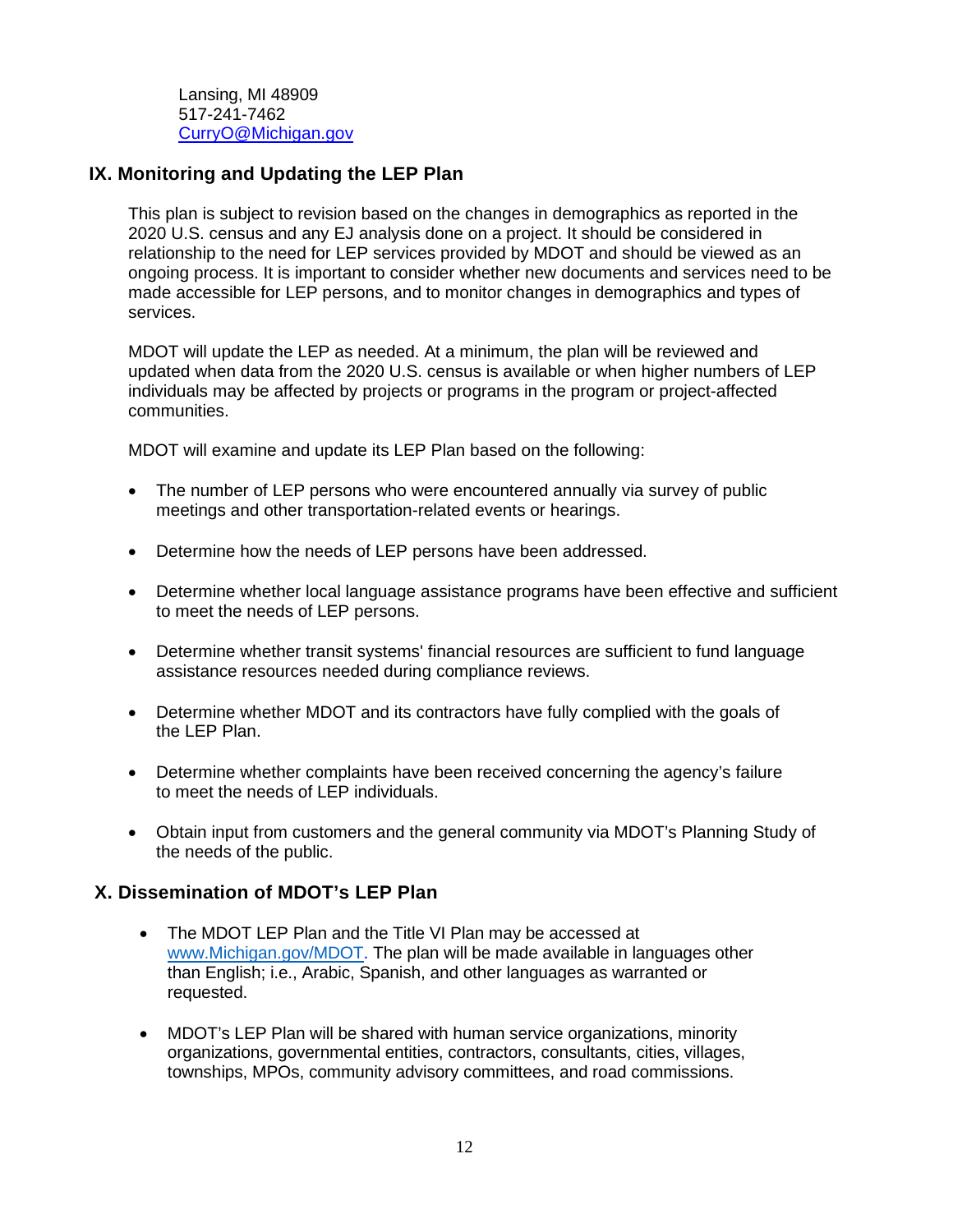- Any person with Internet access will be able to access and download the plan from the MDOT website. Alternatively, any person or agency may request a copy of the plan via telephone, fax, mail, or in person, and shall be provided a copy of the plan at no cost.
- The plan may be published in Spanish, Arabic, and other languages when requested.

### **XI. LEP Complaint Procedures**

Complaints of discrimination involving LEP, Title VI, and related statutes will be investigated using the MDOT Title VI complaint procedures included in this plan. For a more comprehensive look at MDOT's Title VI Plan, go to www.Michigan.gov/TitleVI.

Questions or comments regarding this LEP Plan or questions related to Title VI should be directed to:

> Michigan Department of Transportation Orlando T. Curry, MSA Title VI Statewide Coordinator 425 West Ottawa Lansing, MI 48909 Phone: 517-241-7462 Fax: 517-335-0945 CurryO@Michigan.gov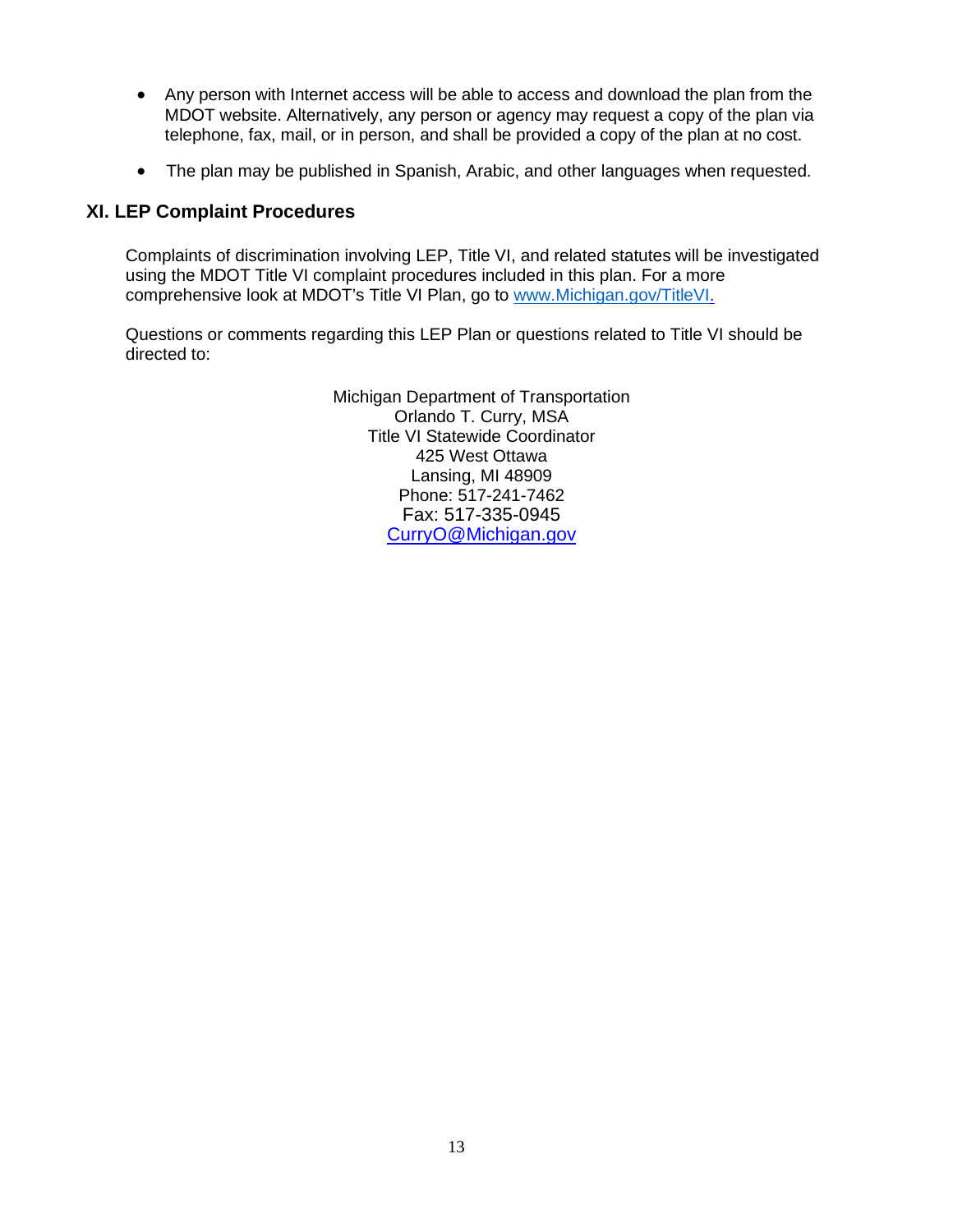#### **A**. Title VI Complaint Procedures and Investigation Guidelines

Michigan Department of Transportation 0113 (07/17)

#### TITLE VI COMPLAINT PROCEDURES AND INVESTIGATION GUIDELINES

Page 1 of 3

Introduction

Any person who believes that he or she, individually or as a member of any specific class or in connection with any Michigan Department of Transportation (MDOT) program, has been subjected to discrimination prohibited by Title VI of the Civil Rights Act of 1964 and other related statutes, as stated in 49 C.F.R. 21.11(b), may file a complaint with the department or the Federal agency that provides fiends for the program where the alleged discrimination occurred. A complaint may also be filed by a representative on behalf of a complainant.

#### **Receipt of Complaint**

- 1. In order to have a complaint considered under this procedure, the complainant should file the complaint no later than:
	- (a) 180 days after the date of the alleged act of discrimination; or
	- (b) If you could not reasonably be expected to know the act was discriminatory within the 180 day period, you have 60 days after you became aware to file your complaint.

A designated federal or MDOT representative may extend the time for filing or waive the time limit in the interest of justice. The reason(s) for the extension of time must be documented in writing and retained with the file.

2. Complaints must be in writing and must be signed by the complainant or the complainant's designee or representative. The MDOT Title VI Complaint Form (#0112) may be used or any other signed document that alleges a complaint. The complaint must provide a complete explanation of the facts and circumstances surrounding the alleged discrimination. The individual receiving the complaint must date stamp the document immediately upon receipt in order to preserve the complainant's right to pursue resolution in another forum. Complaints against contractors, sub-contractors and other subrecipients receiving federal financial assistance through MDOT must be reported to:

> Title VI Coordinator Michigan Department of Transportation 425 W. Ottawa St. Lansing, MI 48933 517-241-7462 MDOT-TitleVI@Michigan.gov

- 3. Complaints received verbally or by other electronic media must be referred to the MDOT Title VI coordinator. If necessary, the MDOT Title VI coordinator will assist the complainant in reducing his/her complaint to writing and obtain the complainant's signature. The following are examples of sources that should not be considered a complaint, unless the source contains a signed cover letter specifically asking that the agency take action concerning the allegations:
	- An anonymous complaint that is too vague to obtain required information.
	- Inquiries seeking advice or information.
	- Courtesy copies of court pleadings.
	- Courtesy copies of complaints addressed to other local, state, or federal agencies.
	- Newspaper articles.
	- Courtesy copies of internal grievances.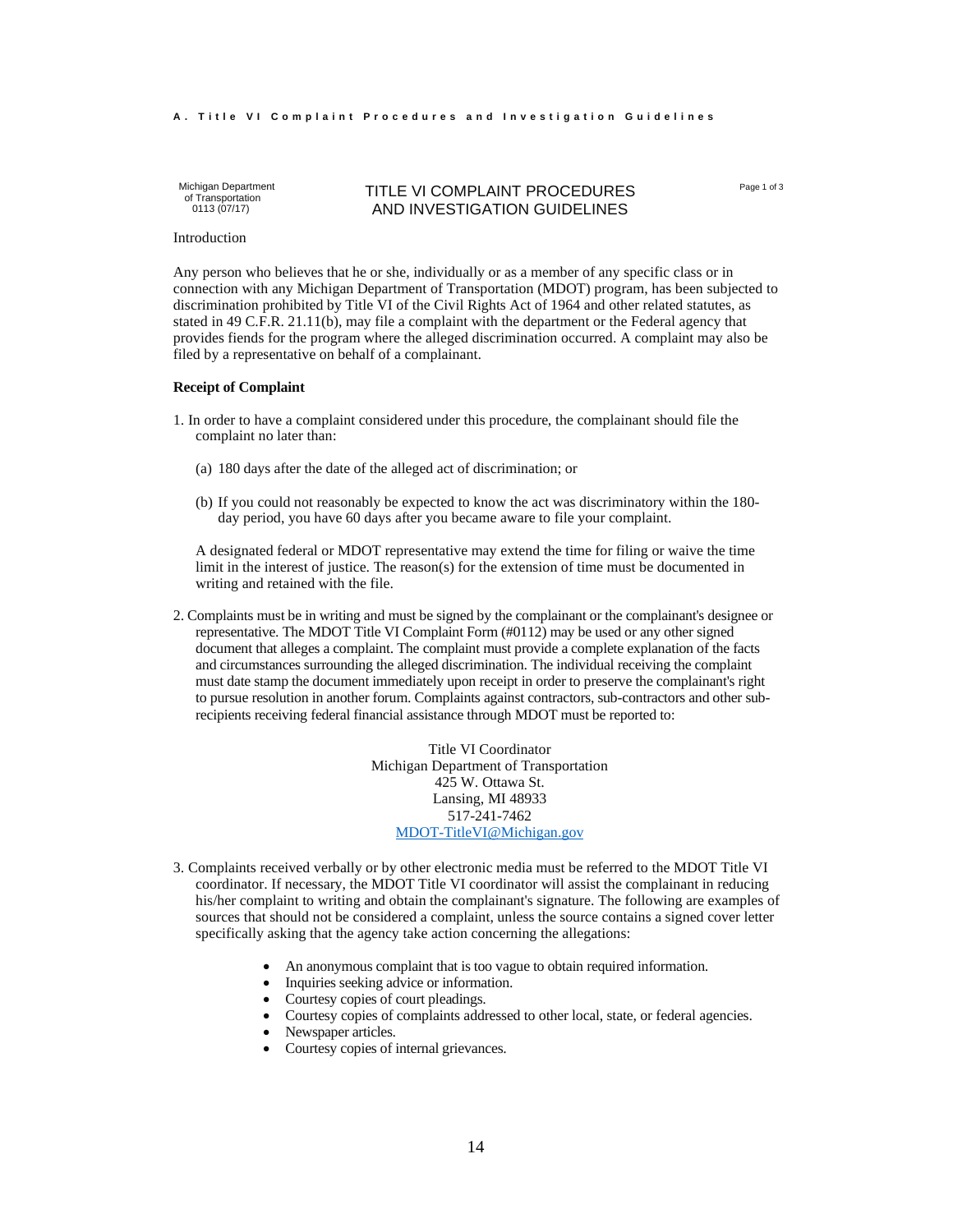- 4. Complaints are logged in by the MDOT Title VI coordinator or another individual designated by department.
- 5. Within 10 days the MDOT Title VI coordinator will acknowledge receipt of the complaint, and inform the complainant of the initial action taken or proposed action to process the allegation. If the correspondence indicates that the allegation is not within the jurisdiction of MDOT, the MDOT Title VI coordinator will send the complainant a letter stating that the issues presented do not come within the authority of this agency or department. The complainant will be advised regarding other avenues of redress available, such as the FHWA, FTA, FAA, the Department of Civil Rights, and the U.S. Department of Transportation. The department must make a good faith effort to refer the complaint to the appropriate agency to handle the case if it is not within MDOT's jurisdiction.
	- *Note: Appropriate assistance will be provided to individuals with disabilities and individuals who speak a language other than English. Also, complaints in alternate formats from individuals with disabilities may be accepted for example, complaints filed on computer disks, audio tape, or in Braille.*

#### Acceptance for Investigation

- 1. After initial review of the complaint by the MDOT Title VI coordinator and acceptance for investigation, a case file containing all documents and information pertaining to the case will be established. The MDOT Title VI coordinator will retain a copy of all documents on file.
- 2. A copy of the complaint and any relevant documents will be forwarded to the federal authority that provided the funding (FHWA, FTA or FAA). The federal funding source will oversee the investigation and determine to what extent MDOT will be involved in the investigation.

#### The Investigation

1. If the case is assigned to MDOT for investigation, the investigator assigned the case, must review the alleged facts to determine the course of the investigation. The investigation must be completed within 60 days after the case is assigned.

*For example: A complaint alleging discriminatory treatment resulting in loss to person or property, unfair compensation, inequitable benefits or other forms of hardship may involve an investigation of or review of:* 

- . *Public hearing procedures, including participation therein.*
- . *The location, design, and access to a structure or facility*
- *constructed with federal financial assistance.*
- . *Real estate and relocation activity.*

*In order to conduct a complete investigation, the investigator may determine the need to interview program managers, witnesses, or others named in the complaint.* 

2. Once the investigation is completed, the investigator will prepare a written report of the assessment. The report will include a narrative of the incident, identification of individuals interviewed, findings, evidence reviewed, and recommendations for disposition.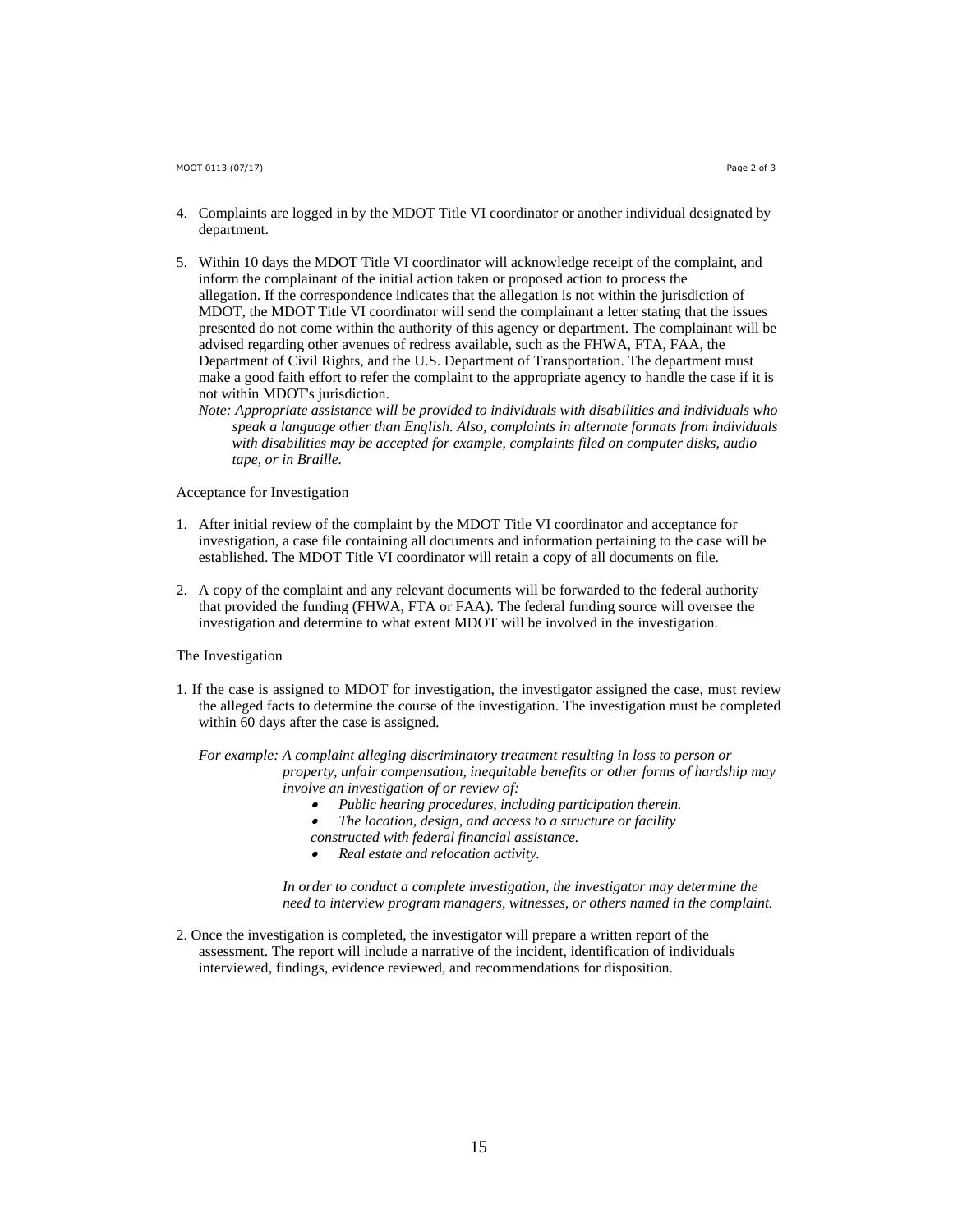#### **MDOT 0113 (07/17)** Page 3 of 3

- 3. Copies of the report will be provided to the federal organization with jurisdiction, MDOT management, and the MDOT Title VI coordinator. The complainant and the respondent will also receive a copy of the report. Each will have 10 working days in which to respond to the report.
- 4. A copy of the complaint and final determination will be forwarded to the federal entity with jurisdiction, the complainant, and the respondent within 60 days after the complaint was received by MDOT.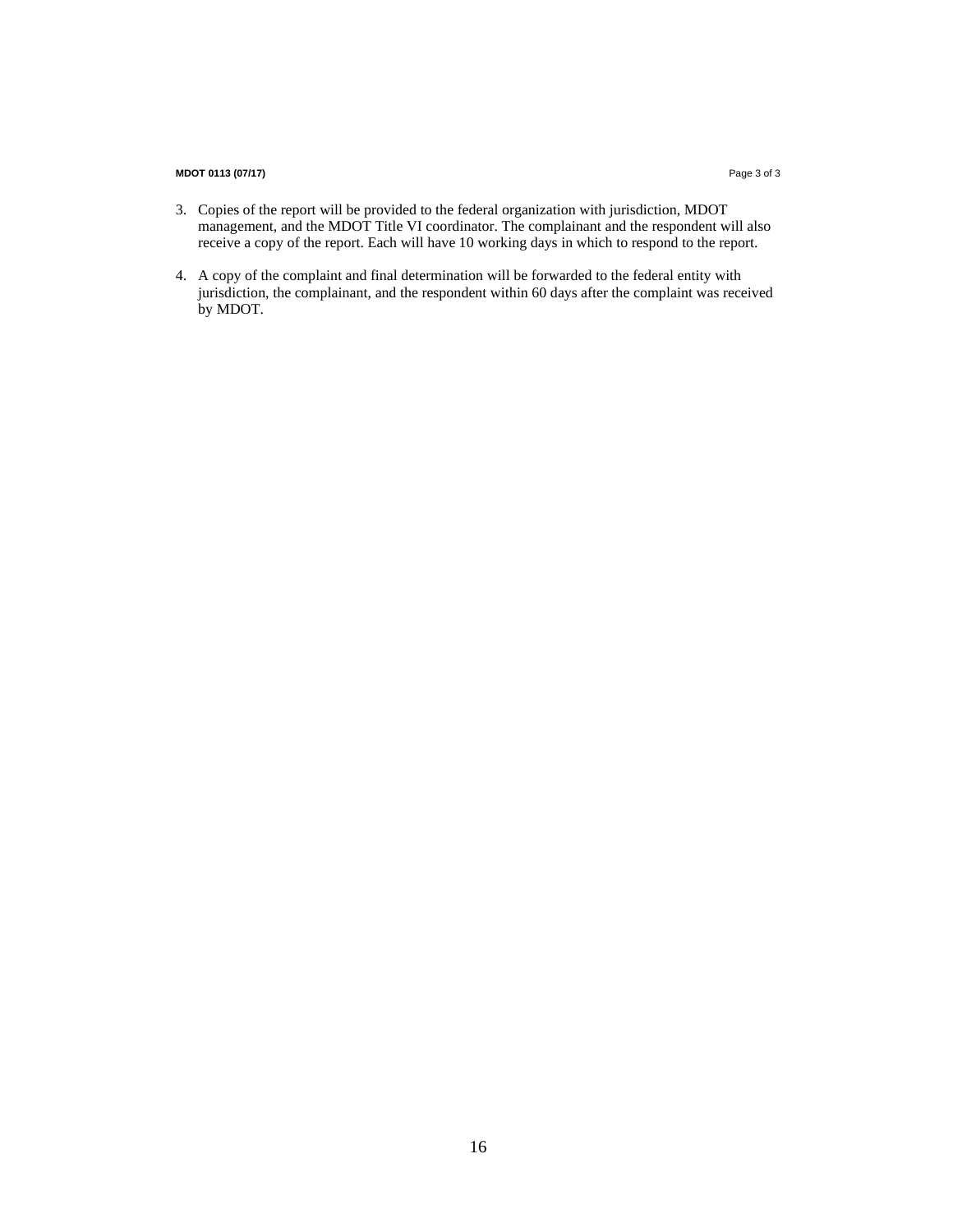**B. Title VI Complaint Form** 

**Clear Form** 

Michigan Department of Transportation 0112 (07/17)

### **TITLE VI - COMPLAINT FORM** Page 1 of 2

Title VI of the Civil Rights Act of 1964 states that, "No person in the United States shall on the basis of race, color, or<br>national origin, be excluded from participation in, be denied the benefit of, or otherwise be subj in any program, service, or activity receiving federal financial assistance."

This form may be used to file a complaint with the Michigan Department of Transportation (MDOT) for alleged violations of Title VI of the Civil Rights Act of 1964. If you need assistance completing this form, please contact us by phone at 517-373-0980 or via fax 517-335-8841 or TDDiTTY through the Michigan Relay Center at 800-649-3777.

Only the complainant or the complainant's designated representative should complete this form. **NAME** 

| <b>CITY</b>                                                                                         |                               |                       |         |            |              | STATE ZIP CODE |
|-----------------------------------------------------------------------------------------------------|-------------------------------|-----------------------|---------|------------|--------------|----------------|
| HOME TELEPHONE                                                                                      |                               | <b>WORK TELEPHONE</b> |         | <b>FAX</b> |              |                |
| Individual(s) discriminated against, if different from above (use additional page(s) if necessary): |                               |                       |         |            |              |                |
| NAME<br><b>STREET ADDRESS</b>                                                                       |                               |                       |         |            |              |                |
|                                                                                                     |                               |                       |         |            |              |                |
| <b>CITY</b>                                                                                         |                               |                       |         |            |              | STATE ZIP CODE |
| HOME TELEPHONE NO.                                                                                  | WORK TELEPHONE NO.<br>FAX NO. |                       |         |            |              |                |
|                                                                                                     |                               |                       |         |            |              |                |
| PLEASE EXPLAIN YOUR RELATIONSHIP TO THE INDIVIDUAL(S) INDICATED ABOVE                               |                               |                       |         |            |              |                |
|                                                                                                     |                               |                       |         |            |              |                |
|                                                                                                     |                               |                       |         |            |              |                |
| Name of Agency and department or program that discriminated:<br>AGENCY AND DEPARTMENT NAME          |                               |                       |         |            |              |                |
| NAME OF INDIVIDUAL (If known)                                                                       |                               |                       |         |            |              |                |
| <b>STREET ADDRESS</b>                                                                               |                               |                       |         |            |              |                |
|                                                                                                     |                               |                       |         |            |              |                |
| <b>CITY</b>                                                                                         |                               |                       |         |            | <b>STATE</b> | ZIP CODE       |
| TELEPHONE NO.                                                                                       |                               |                       | FAX NO. |            |              |                |
| Date(s) of alleged discrimination:                                                                  |                               |                       |         |            |              |                |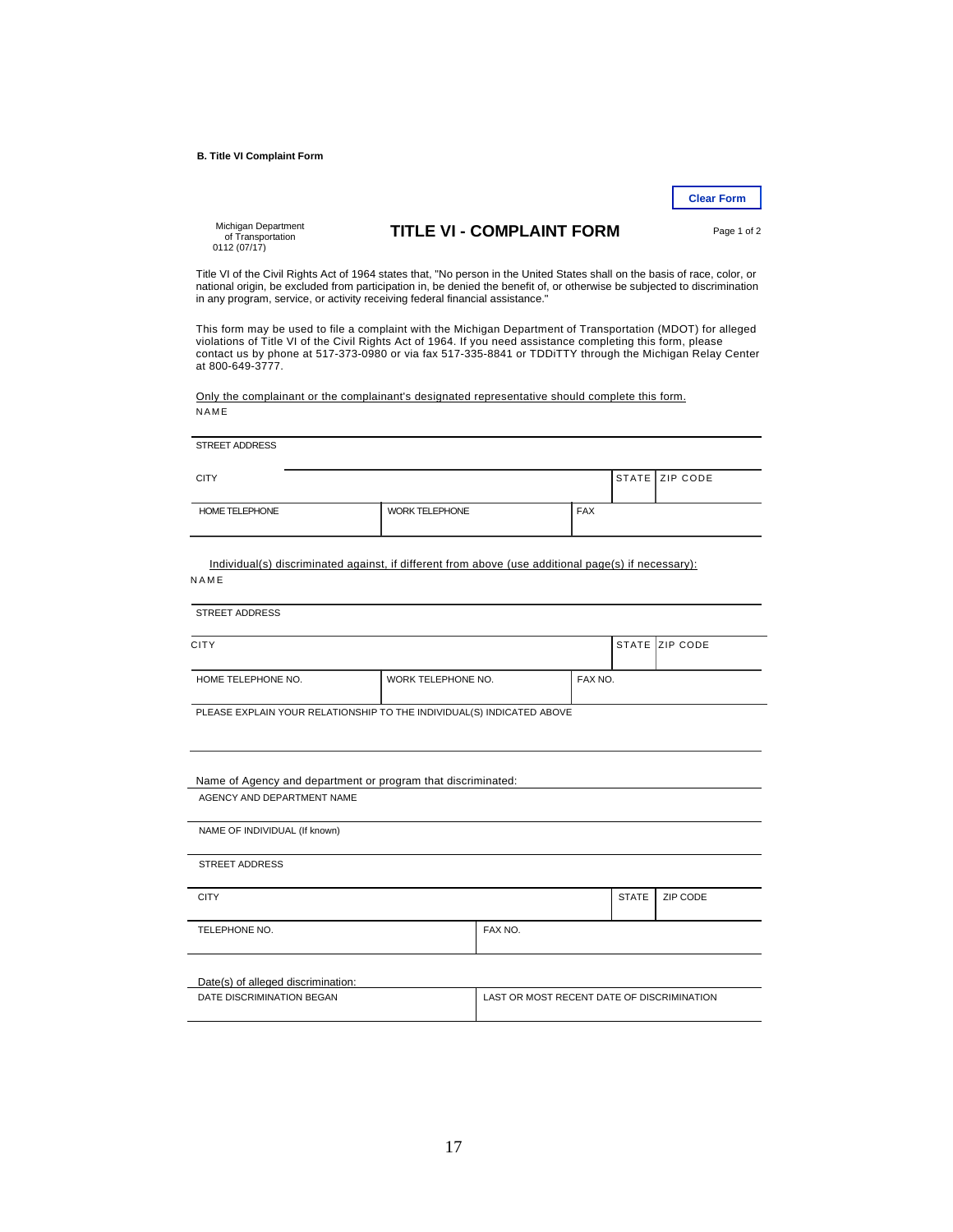#### MDOT 0112 (07/17) Page 2 of 2

#### Alleged discrimination:

Complaints should be filed within 180 days of the alleged discrimination. If you could not reasonably be expected to know the act *was* discriminatory within the 180-day period, you have 60 days after you became aware to file your complaint.

If your complaint is in regard to discrimination in the delivery of services or discrimination that involved the treatment of you or others by the agency or department indicated above, please indicate below the basis on which you believe these discriminatory actions were taken. (Check all that apply)

*Example:* If you believe that you were discriminated against because you are African American, you would mark the box labeled *Race or Color* and write *African American* in the space provided.

*Example:* If you believe the discrimination occurred because you are female, you would mark the box labeled sex and write *female* in the space provided.

| □ Race:            | □ Sex:           | $\Box$ Disability: |
|--------------------|------------------|--------------------|
| $\Box$ Color:      | $\Box$ Religion: | □ Income:          |
| □ National origin: | :Aae ב           | Retaliation:       |

#### Explain:

Please explain as clearly as possible what happened. Provide the name(s) of witness(es) and others involved in the alleged discrimination. (Attach additional sheets if necessary and provide a copy of written materials pertaining to your case.)

| SIGNATURE | <b>DATE</b> |
|-----------|-------------|
|           |             |

Note: *The laws enforced by this department prohibit retaliation or intimidation against anyone because that individual has either taken action or participated in action to secure rights protected by these laws. If you experience retaliation or intimidation separate from the discrimination alleged in this complaint or if you have questions regarding the completion of this form. please contact:*

> *MDOT Title VI Coordinator Michigan Department of Transportation 425 W. Ottawa St. Lansing. MI 48909 Phone: 517-241-7462 Fax: 517-335-0945 MDOT-TitleVl@Michigan.gov*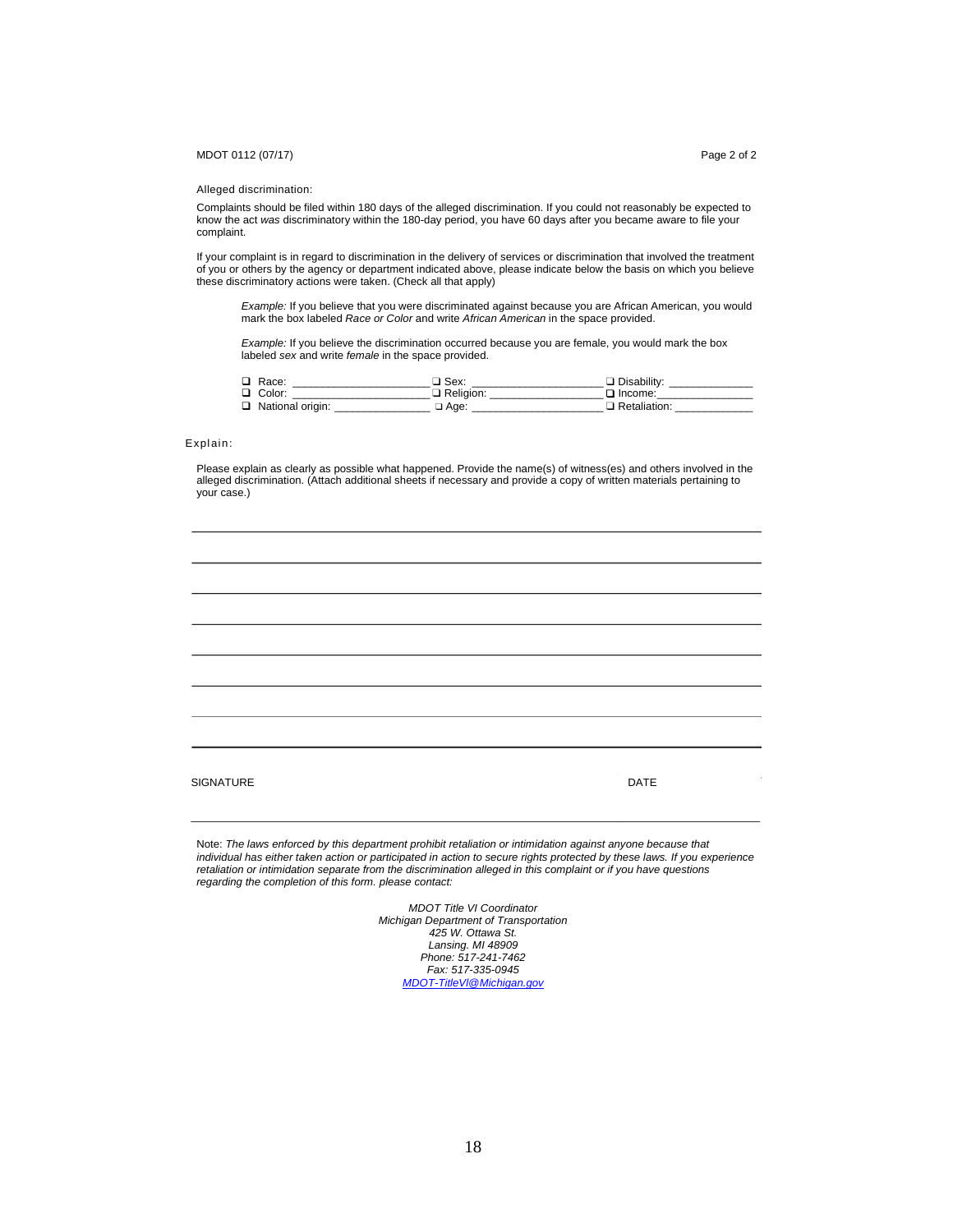**XII. APPENDICES**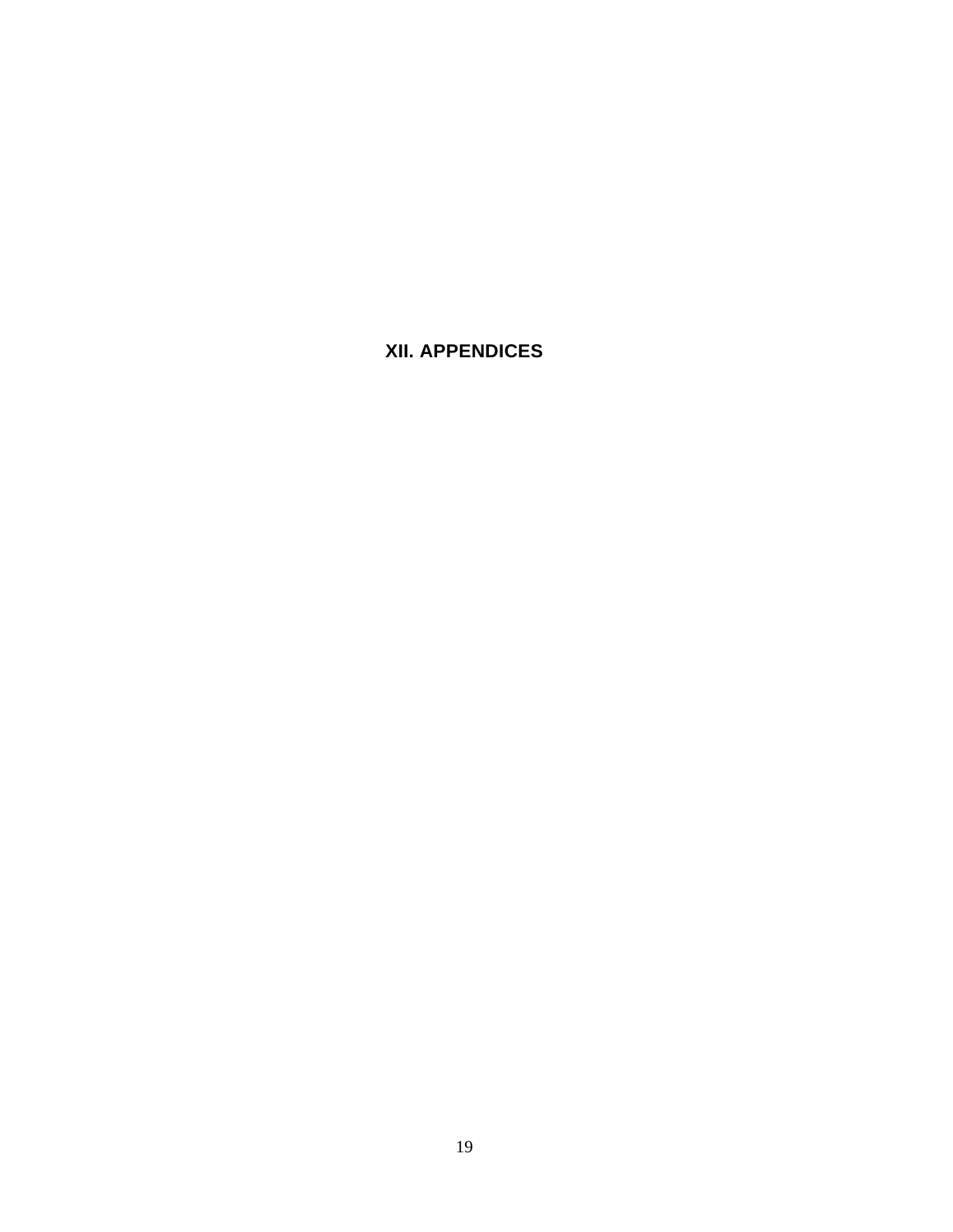### **A. MDOT LEP Volunteers**

| <b>LANGUAGE</b>        | <b>EMPLOYEE</b>       | <b>PHONE</b>              | <b>SPEAK</b> | <b>READ</b>                       | <b>WRITE</b> |
|------------------------|-----------------------|---------------------------|--------------|-----------------------------------|--------------|
| AMERICAN SIGN LANGUAGE | <b>Brian Walsh</b>    | 517-241-2735              |              |                                   |              |
| <b>ARABIC</b>          | Mohammad Hammad       | 517-636-0289              | X            | X                                 | X            |
| <b>ARABIC</b>          | Ghazi Mustafa         | 517-335-3721              | X            | X                                 | X            |
| <b>ARABIC</b>          | Najim Salman          | 517-241-2181              | X            | X                                 | X            |
| <b>CANTONESE</b>       | Elaine Luo            | 517-335-2552              | X            | X                                 | X            |
| <b>FRENCH</b>          | Zak Moussa            | 517-241-4103              | $\times$     | X                                 | X            |
| <b>GERMAN</b>          | Diane Hayes           | 517-750-0404              | X            | X                                 | X            |
| <b>HINDI</b>           | Mohammad Azam         | 517-636-0832              | X            | $\times$                          | X            |
| <b>KANNADA</b>         | Mahesha Shivalingaiah | 517-241-1211              | X            | X                                 | X            |
| <b>MANDARIN</b>        | Zhizhen Liu           | 269-327-4499,<br>ext. 223 | X            | X                                 | X            |
| <b>MANDARIN</b>        | Elaine Luo            | 517-335-2552              | X            | X                                 | X            |
| <b>SPANISH</b>         | Maritza Amaro         | 269-337-3955              | X            | X                                 | X            |
| <b>TURKISH</b>         | Michael Odette        | 989-274-6589              | X            |                                   |              |
| <b>URDU</b>            | Mohammad Azam         | 517-636-0832              | X            | X                                 | X            |
| <b>BRAILLE</b>         | <b>Carrie Martin</b>  | 517-373-9424              |              | Michigan Commission for the Blind |              |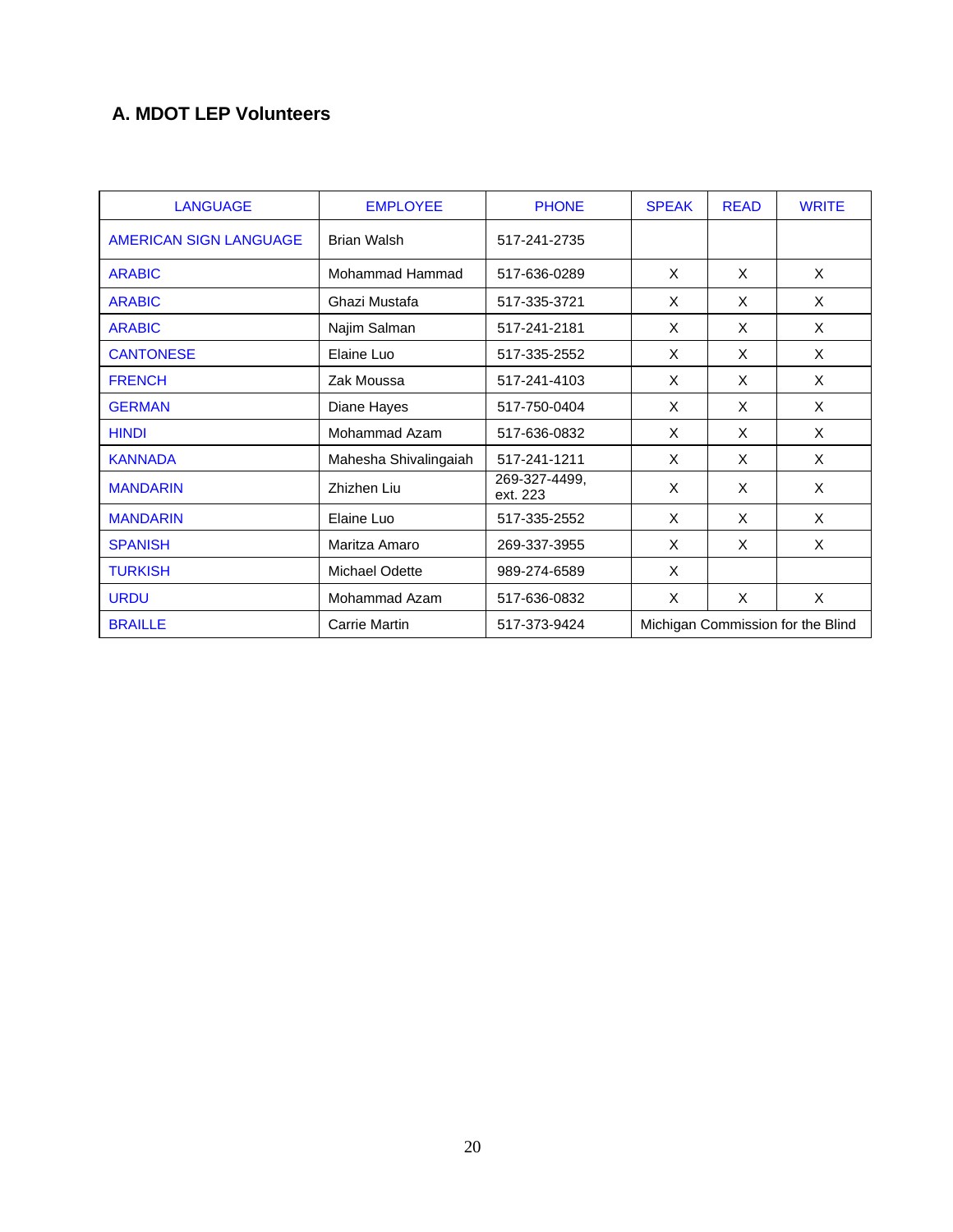#### **B. Guidelines for Collecting Demographic Data at Public Meetings**

Michigan Department Of Transportation 5400 (03/17)

#### **DEMOGRAPHIC DATA COLLECTING AT** Page 1 of 6  **PUBLIC MEETINGS**

One of the intents of Title VI of the Civil Rights Act of 1964 and the National Environmental Policy Act process is to involve the public early and often from project concept through completion by holding public meetings. Public meetings are defined as those meetings that MDOT hosts to inform and gather input from the public on a project, or list of projects, with potential benefits and/or adverse effects on the community. This document provides guidance for MOOT project managers, public involvement officers, region planners, and other department personnel to capture demographic information as required in 23 CFR 200.9 (b)(4).

#### **I. PURPOSE - NONDISCRIMINATION**

Title VI of the Civil Rights Act of 1964 states that "No person in the United States shall on the grounds of race, color, or national origin, be excluded from participation in, be denied the benefits of, or otherwise be subjected to discrimination under any program, service, or activity receiving federal financial assistance." Therefore, Title VI protects persons. Furthermore, Title VI was augmented by two Executive Orders issued by President Clinton to ensure nondiscrimination; Executive Order 12898, Environmental Justice (EJ), and Executive Order 13166, Limited English Proficiency (LEP). The Executive Orders are explained as follows:

- 1. Executive Order 12898, Environmental Justice, ensures that low-income populations and minority populations are not unfairly excluded from participation in processes that directly affect their quality of life. Therefore, the intent of Environmental Justice is to:
	- Avoid, minimize, or mitigate disproportionately high and adverse effects on minority and lowincome populations, and
	- Ensure the full and fair participation by all potentially affected communities in the transportation decision-making process.
- 2. Executive Order 13166, Limited English Proficiency seeks to ensure that persons with limited ability to speak, read, or understand English are able to benefit from any program, service, or activity that receives federal financial assistance, having an impact on their quality of life.

MOOT is required by the Federal Highway Administration to request and collect certain demographic data from public meeting participants on a **voluntary basis.** This is done to help demonstrate that it has met the intent of Title VI and the Executive Orders, by targeting all persons of communities affected by projects, including the elderly, the disabled, minority populations, persons with limited ability to speak, write, or understand English, and low-income populations.

#### **II. SIGN-IN PROCEDURES (DEMOGRAPHIC DATA GATHERING)**

1. Welcoming Committee/Registration

Designate a person who will meet and greet participants. Provide the following information to each participant, as follows:

- Explain the purpose of the meeting.
- Explain the reason for data gathering.
- Display the "Title VI Public Involvement Survey" designed to capture demographic data, i.e., zip code, race, and gender, next to the MDOT Public Participation Sign-in Sheet which records contact information.
- Encourage voluntary participation to complete the Title VI Public Involvement Survey. Do not guess at gender or ethnicity.
	- o Read the following disclaimer to participants, if necessary: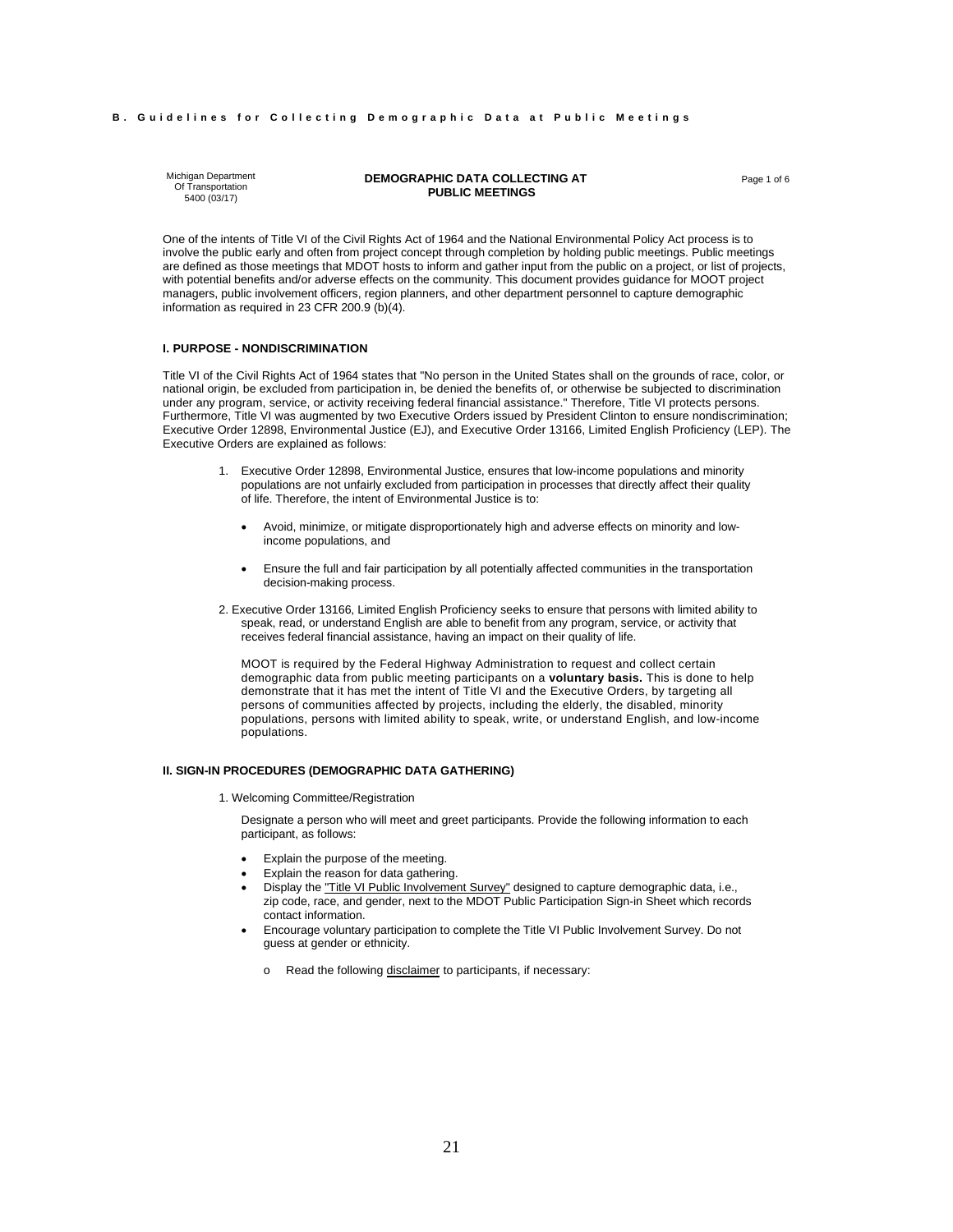#### MDOT 5400 (03/17) Page 2 of 6

*MDOT is required to capture this data to demonstrate its compliance with Federal Regulation 23 CFR 200.9 (b)(4), and more importantly, to consider the transportation needs of the community by hearing from you. Compliance is voluntary. However. in order to demonstrate compliance with the federal regulation, the information requested must be documented when provided. It will not be used for any other purpose, except to show that those who are affected by the project or have an interest in the project have been given an opportunity to provide input throughout the planning process.* 

- $\mathbf 0$ Ensure information printed by participants is legible.
- Count the total number of public participants and record on the Title VI Public Involvement Survey Results sheet.

Note: Having a meeting participant sign-in sheet that reports the participants name and other contact information, in addition to using the Title VI Public Involvement Survey, is acceptable. it is understood that the participant sign-in sheet containing contact information is collected for the department to share future project data or other department initiatives. The participant sign-in sheet information will not be comingled with the demographic survey information.

#### 2. Purpose of data collection:

- . To ensure that affected communities and interested persons are provided equal access to public involvement Federal regulation 23 CFR 200.9 (b)(4) requires that all state departments of transportation develop procedures for the collection of statistical data (race, gender, and national origin) of participants in, and beneficiaries of State transportation programs, i.e., relocatees, impacted citizens, and affected communities.
- 3. Provide Title VI brochure to participants, as appropriate. Brochures may be ordered from the Civil Rights Programs Assistant located in the Executive (see contact below). Submit your PCA and Index number when requesting brochures.
- 4. Emphasize voluntary compliance.
- 5. Explain that the data will be compiled by the MDOT Title VI Coordinator for submission to the Federal Highway Administration on an annual basis or as requested.
- 6. Display "I Speak' cards to promote involvement by community members, especially Limited English Proficient (LEP) persons. "I Speak" cards, the MDOT Limited English Proficiency Plan, including a list of language translators are available on the MDOT Title VI website at www.Michigan.gov/TitleVI.
- 7. Let the participants know that an interpreter may be made available upon request within 7 days of future public participation meetings.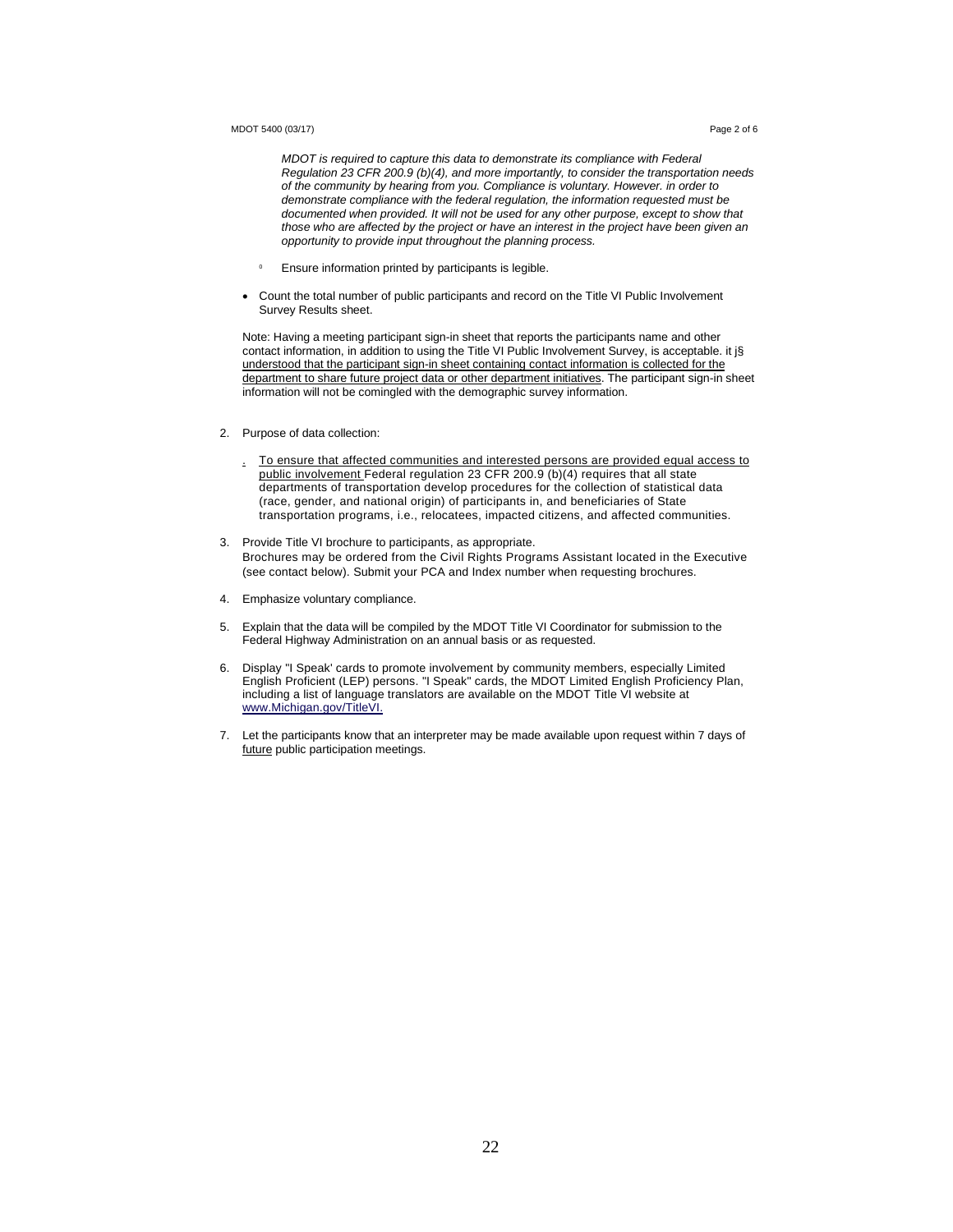#### MDOT 5400 (03/17) Page 3 of 6

- 8. Recording and Reporting Information
	- Collect the MDOT Public Participation Sign-in Sheet and the Title VI Public Involvement Survey sheet(s) containing demographic data, i.e., ZIP code, race, and gender, at the end of the meeting.
	- Complete the Title VI Public Involvement Survey Results sheet.
	- Submit one copy of the forms to the MDOT Title VI compliance technician within 10 days after the meeting event:

Title VI Compliance Technician Michigan Department of Transportation 425 West Ottawa Lansing, Michigan 48909 517-241-7462 MDOT-TitleVl@Michigan.gov

- Retain the original copy for the project records.
- A copy of all the required forms can be obtained from the MDOT Title VI website (www Michigan gov/TitleVI) or via the Bureau of Transportation Planning, via the Intranet (Connect MDOT).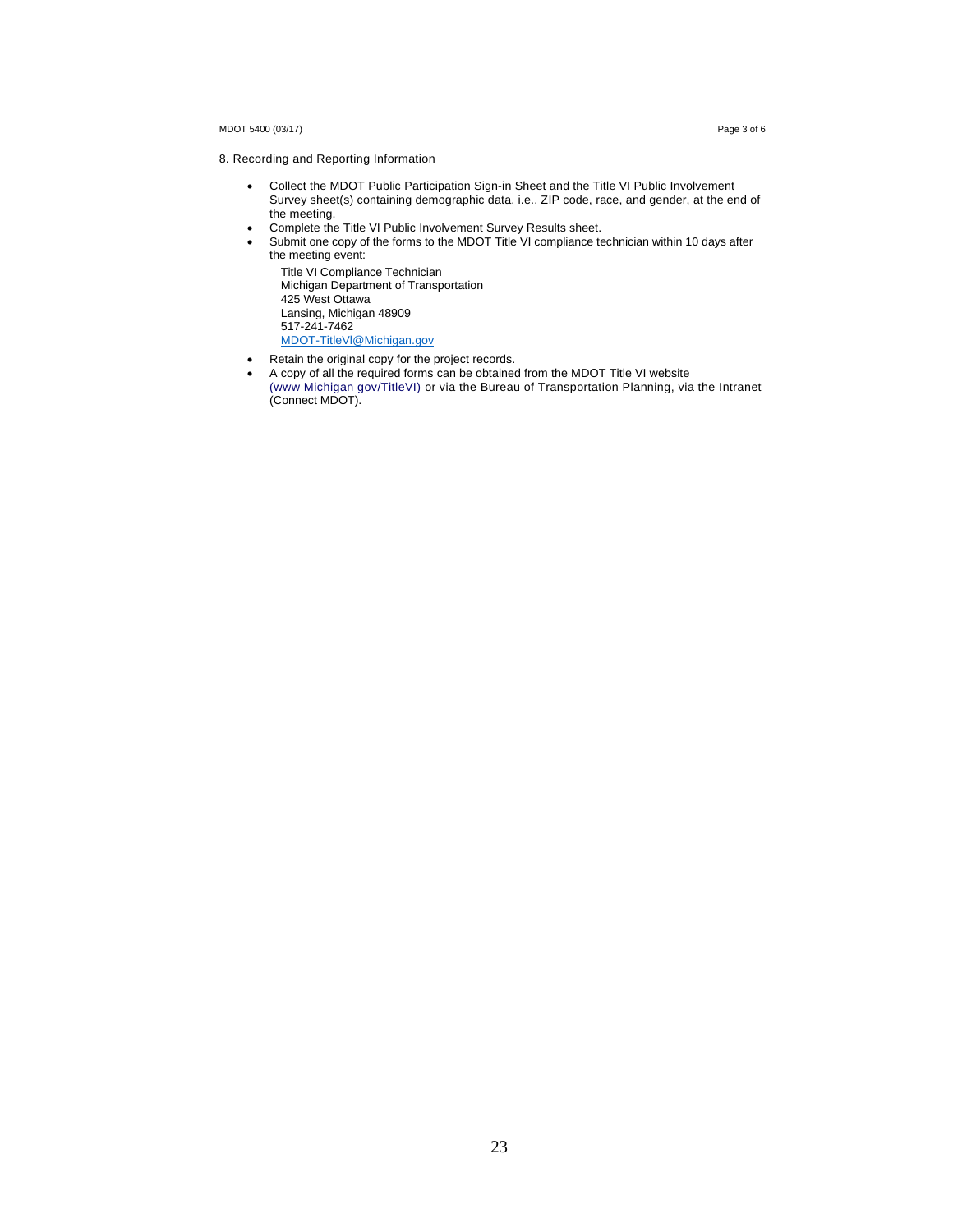### **C. Title VI Public Involvement Survey**

Michigan Department Of **Transportation** 5400 (03/17)

### **TITLE VI PUBLIC INVOLVEMENT SURVEY** Page 5 of 6

*Completing this form is voluntary but encouraged. You are not required to provide the information requested in order to participate in this meeting.* 

Title VI of the Civil Rights Act of 1964 requires the Michigan Department of Transportation (MDOT) to provide opportunity for everyone to comment on transportation programs and activities that may affect their community. *Title VI specifically states that "No person in the United States shall on the grounds of race, color, or national origin be excluded from participation in, be denied the benefit of, or otherwise be subjected to discrimination under any program, service, or activity receiving federal financial assistance."*

By completing this form, you are helping MDOT to comply with Title VI and related statutes, which require the collection of statistical data to aid in assessing MDOT's outreach efforts among those who are affected or interested in this project.

Coordinators from the MDOT Bureau of Transportation Planning and the Bureau of Development will handle all information confidentially. Please call MDOT Title VI compliance technician at 517-241-7462 or MDOT-TitleVl@Michigan.gov, if you have any questions or concerns regarding this form.

| <b>MEETING PURPOSE</b>  |                         |                                        |       |                                                             | <b>LOCATION OF MEETING</b> |       |                    |                   |  | <b>DATE</b> |  |
|-------------------------|-------------------------|----------------------------------------|-------|-------------------------------------------------------------|----------------------------|-------|--------------------|-------------------|--|-------------|--|
|                         |                         |                                        |       | Please check all that apply. Check race/ethnic designation. |                            |       |                    |                   |  |             |  |
|                         | List<br><b>ZIP Code</b> | Indicate<br>$M = Male$<br>$F =$ Female | White | African<br>American                                         | Hispanic /<br>Latino       | Asian | Native<br>American | Two or More Races |  | Other       |  |
| 1                       |                         |                                        |       |                                                             |                            |       |                    |                   |  |             |  |
| 2                       |                         |                                        |       |                                                             |                            |       |                    |                   |  |             |  |
| ω                       |                         |                                        |       |                                                             |                            |       |                    |                   |  |             |  |
| $\overline{\mathbf{4}}$ |                         |                                        |       |                                                             |                            |       |                    |                   |  |             |  |
| 5                       |                         |                                        |       |                                                             |                            |       |                    |                   |  |             |  |
| 6                       |                         |                                        |       |                                                             |                            |       |                    |                   |  |             |  |
| $\overline{7}$          |                         |                                        |       |                                                             |                            |       |                    |                   |  |             |  |
| 8                       |                         |                                        |       |                                                             |                            |       |                    |                   |  |             |  |
| 9                       |                         |                                        |       |                                                             |                            |       |                    |                   |  |             |  |
| 10                      |                         |                                        |       |                                                             |                            |       |                    |                   |  |             |  |
| 11                      |                         |                                        |       |                                                             |                            |       |                    |                   |  |             |  |
| 12                      |                         |                                        |       |                                                             |                            |       |                    |                   |  |             |  |
| 13                      |                         |                                        |       |                                                             |                            |       |                    |                   |  |             |  |
| 14                      |                         |                                        |       |                                                             |                            |       |                    |                   |  |             |  |
| 15                      |                         |                                        |       |                                                             |                            |       |                    |                   |  |             |  |
| 16                      |                         |                                        |       |                                                             |                            |       |                    |                   |  |             |  |
| 17                      |                         |                                        |       |                                                             |                            |       |                    |                   |  |             |  |
| 18                      |                         |                                        |       |                                                             |                            |       |                    |                   |  |             |  |
| 19                      |                         |                                        |       |                                                             |                            |       |                    |                   |  |             |  |
| 20                      |                         |                                        |       |                                                             |                            |       |                    |                   |  |             |  |
| 21                      |                         |                                        |       |                                                             |                            |       |                    |                   |  |             |  |
| 22                      |                         |                                        |       |                                                             |                            |       |                    |                   |  |             |  |
| 23                      |                         |                                        |       |                                                             |                            |       |                    |                   |  |             |  |
| 24                      |                         |                                        |       |                                                             |                            |       |                    |                   |  |             |  |
| 25                      |                         |                                        |       |                                                             |                            |       |                    |                   |  |             |  |

**Thank you for your participation!**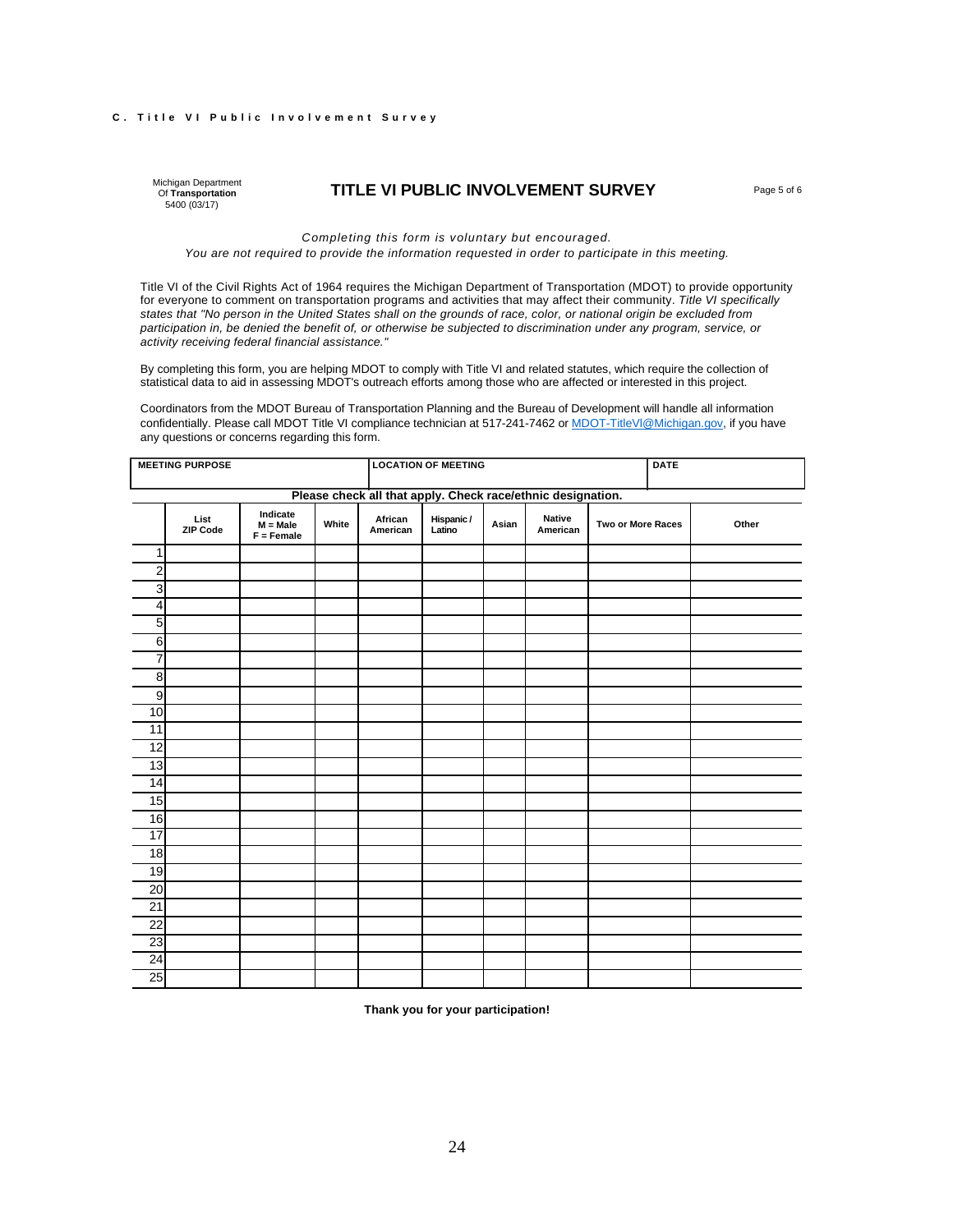**D .**

**M D O T**

**P u b l i c**

**P a r t i c i p a t i o n**

**S i g n - I n**

**S h e e t**

**of Transportation MDOT PUBLIC PARTICIPATION SIGN-IN SHEET Page 6 of 6** 

 **Michigan Department** 

**5400 (03117)** 

By providing the following contact information you acknowledge your participation in this public meeting and assist MDOT in notifying you of future meetings on this project/topic. **(It will be kept separate from demographic information collected on Title VI Public Involvement Survey.)**

| <b>MEETING PURPOSE</b> |              |            | <b>LOCATION OF MEETING</b>                                | <b>DATE</b>         |     |  |  |  |
|------------------------|--------------|------------|-----------------------------------------------------------|---------------------|-----|--|--|--|
|                        |              |            | Please Print * Please Print * Please Print * Please Print |                     |     |  |  |  |
| <b>NAME</b>            |              |            | <b>NAME</b>                                               |                     |     |  |  |  |
| <b>ADDRESS</b>         |              |            | <b>ADDRESS</b>                                            |                     |     |  |  |  |
| <b>CITY</b>            | <b>STATE</b> | ZIP        | <b>CITY</b>                                               | <b>STATE</b>        | ZIP |  |  |  |
| <b>E-MAIL ADDRESS</b>  |              |            | <b>E-MAIL ADDRESS</b>                                     |                     |     |  |  |  |
| <b>REPRESENTING</b>    |              |            | <b>REPRESENTING</b>                                       |                     |     |  |  |  |
| <b>NAME</b>            |              |            | <b>NAME</b>                                               |                     |     |  |  |  |
| <b>ADDRESS</b>         |              |            | <b>ADDRESS</b>                                            |                     |     |  |  |  |
| <b>CITY</b>            | <b>STATE</b> | ZIP        | <b>CITY</b>                                               | <b>STATE</b><br>ZIP |     |  |  |  |
| <b>E-MAIL ADDRESS</b>  |              |            | <b>E-MAIL ADDRESS</b>                                     |                     |     |  |  |  |
| <b>REPRESENTING</b>    |              |            | <b>REPRESENTING</b>                                       |                     |     |  |  |  |
| <b>NAME</b>            |              |            | <b>NAME</b>                                               |                     |     |  |  |  |
| <b>ADDRESS</b>         |              |            | <b>ADDRESS</b>                                            |                     |     |  |  |  |
| <b>CITY</b>            | <b>STATE</b> | <b>ZIP</b> | <b>STATE</b><br><b>ZIP</b><br><b>CITY</b>                 |                     |     |  |  |  |
| <b>E-MAIL ADDRESS</b>  |              |            | <b>E-MAIL ADDRESS</b>                                     |                     |     |  |  |  |
| <b>REPRESENTING</b>    |              |            | <b>REPRESENTING</b>                                       |                     |     |  |  |  |

**Please Print \* Please Print \* Please Print \* Please Print**